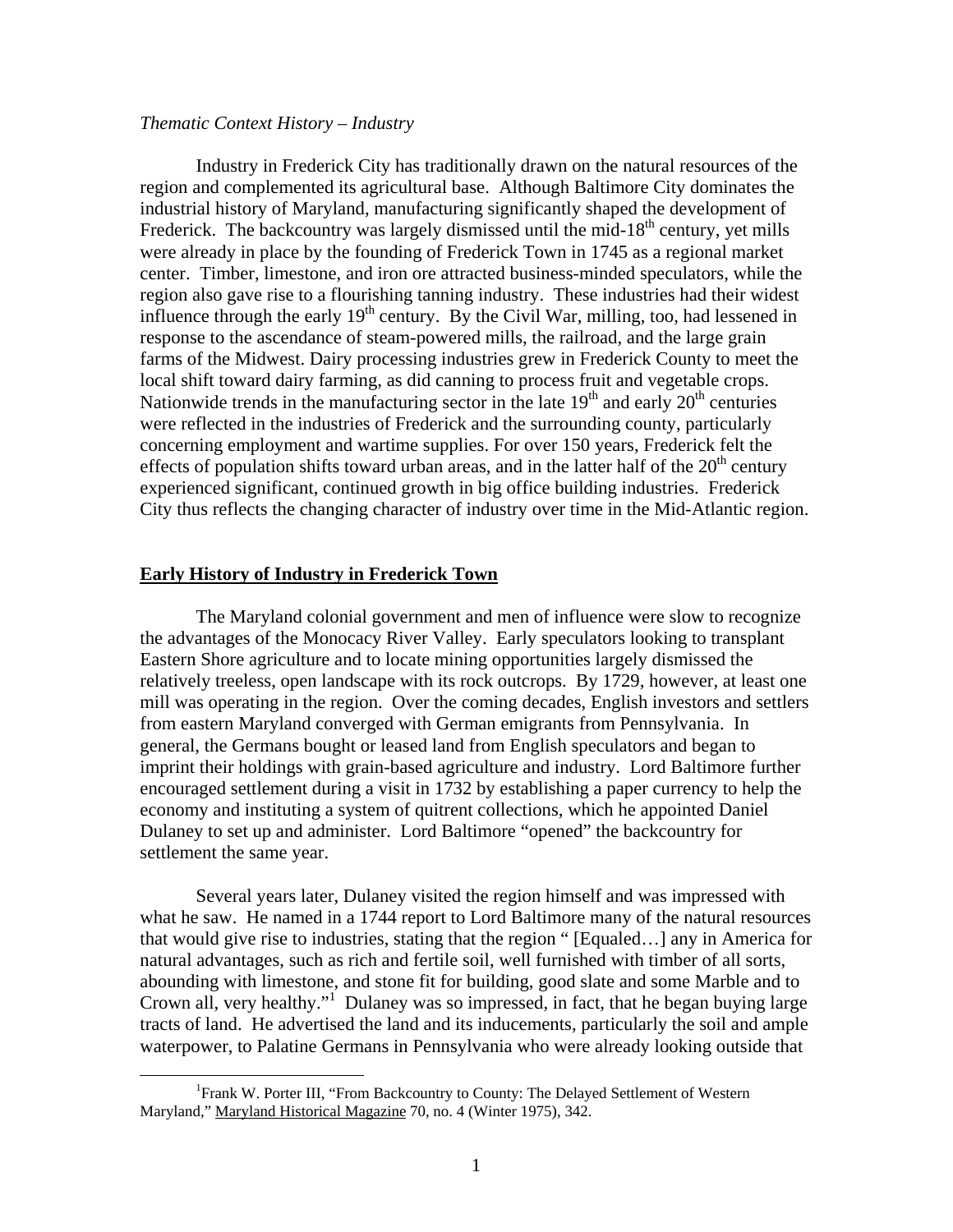colony for fresh land, and also to Germans who came directly from the old country through the port of Baltimore. They brought grain farming to the region and, as a result, grist and flourmills were established to convert wheat, rye, oats, and Indian corn into more easily transportable and marketable flour or meal. Milling thus became a prominent feature of the local economy. Distilleries and breweries, which required little skill to run, also grew alongside mills and processed grains into whisky, beer, and ale.<sup>[2](#page-1-0)</sup>

In 1745, Daniel Dulaney laid out the town of Frederick. He envisioned a market center to complement and focus the developing grain farms and processing operations of the region. Placement of the town grid over part of Carroll Creek to the south and east also ensured the development of industry. Not only was this area too low and unsuitable for residences, but also the prevailing westerly winds would spare residential sections from odors. Dulaney saw the area's proximity to Carroll Creek as ideal for an industrial quarter once improved with fill. With Daniel Dulaney's active encouragement, the settlement of the Monocacy Valley progressed and Frederick County was partitioned from Prince Georges County in 1748. A number of the natural resources noted by Dulaney formed the basis for the local industrial development through the late  $18<sup>th</sup>$ century. In Frederick Town several industries were especially prominent, including those associated with timber such as saw milling and furniture making; also tanning, brick making, limestone quarrying, and most of all flour milling and distilling. Although glass manufacturing played a notable role, its success was spotty and the economic impact less significant.

## **Lumber**

Lumber was a significant draw for settlement and, literally and figuratively, built the industry. Numerous sawmills produced boards, planks, and other building or construction materials. By the time of the American Revolution, a number of "cabinetmakers" had begun manufacturing furniture in Frederick. Much of their work reflected the cultural styles of the German/Dutch/Swiss people in the trade. The McClearys and the Dahls were two prominent furniture makers, but several other businesses were also in town. The list of first lot holders in Frederick Town (Appendix I) shows that John Shellman, "Frederick Town's first carpenter and joiner,"<sup>[3](#page-1-1)</sup> owned Lot 52 between East Church and Patrick Streets in 1751. Conrad Doll (Dahl?) and Nicholas Bunsell, both carpenters, sharing Lot 113 on the block between West Second and West Third Streets by 176[4](#page-1-2).<sup>4</sup> Another pair of carpenters, Frederick Whitman and John Hummell shared part of Lot 108 on East Second Street by 1777.

 $\frac{1}{2}$  $^2$  Amy Lee Huffman Reed and Marie LaForge Burns, In and Out of Frederick Town, 1985, p. 11.

<span id="page-1-2"></span><span id="page-1-1"></span><span id="page-1-0"></span> $3$  Reed and Burns, p. 51.

<sup>&</sup>lt;sup>4</sup> Reed and Burns, "Frederick Town Lot Holders 1748-1764," see Appendix I; additional research found that the long, north-south lots of Frederick Town were largely subdivided by the 1780s, providing more individual lot frontage along the important Market Street commercial district. Apparently Doll purchased parts of Lot 112 and Lot 111 to form an east-west lot that fronted on Market St. on the 111 parcel. On this was later located Doll Brother's general merchandise store (205-207 N. Market?).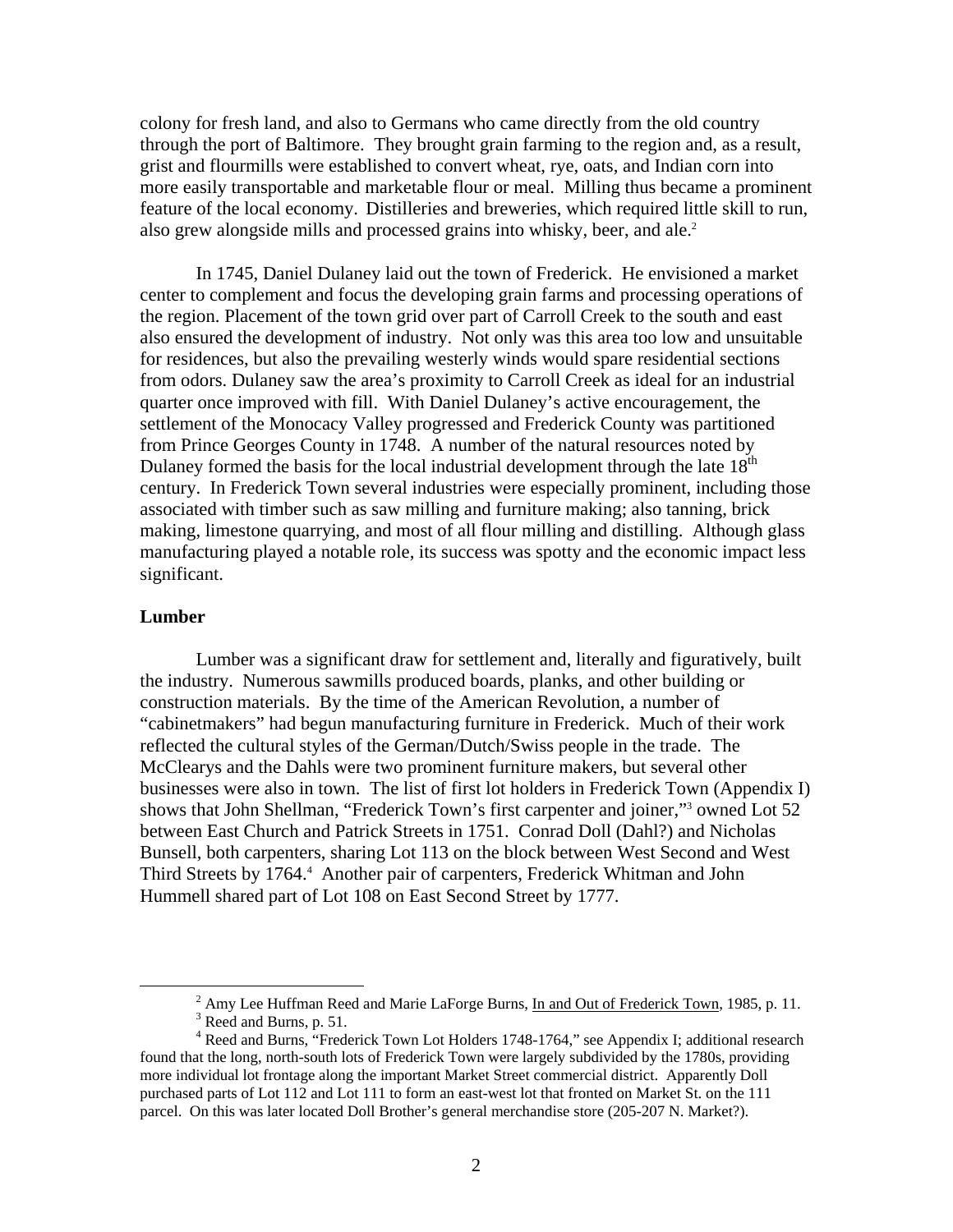Carpenters worked as builders, joiners (interior work), cabinetmakers, and even built coffins. According to local researchers, Reed and Burns, Conrad Doll was among the most versatile of carpenters:

Although Conrad Doll did all kinds of carpentry work, he was a joiner well known for cabinet making. Jacob Engelbrecht noted in his diary that he owned a desk made by Conrad Doll some years earlier. There are other records of his making chests, tables, bedsteads, and even a two drawer poplar work table for a glass artisan. Doll also constructed a bateau, a light flat-bottomed boat for use on the Monocacy River. From laying a threshing floor in a barn to cabinet work and boat building, Conrad Doll was a master craftsman.<sup>[5](#page-2-0)</sup>

Due to uneven business in the relatively unsettled area, undertakers frequently applied their coffin-making skills and woodworking abilities to building furniture, as well.<sup>[6](#page-2-1)</sup> By the  $19<sup>th</sup>$  century a number of furniture/undertaker businesses were located along East Patrick Street.



Employees of Obenderfer & Son Undertaking, circa 1906. Note the display of Victorian wicker in the window and the large gas lamp hanging in the entrance. The business was established by Mr. L. Obenderfer in 1840; his son, F.W. Obenderfer, became a partner in 1885. They originally specialized in furniture, including antiques, and later operated as a funeral home.

 **Obenderfer & Sons, 26 E. Patrick Street, ca. 1906 (From Pictorial History of Frederick, p.161)**

The abundant supply of trees provided raw material for charcoal to fuel the iron furnaces and some of the limekilns across the county. Limestone underlay much of the Frederick Valley lowland and smaller limestone formations were found in the Piedmont upland. It had a variety of uses. The burning of lime made it useful for building material (mortar, plaster, pointing and stucco), as a road material, and for agricultural use. Lime also played a critical role in glass and iron production as flux.

 $\frac{1}{5}$ 

<span id="page-2-1"></span><span id="page-2-0"></span> $\frac{1}{6}$  Reed and Burns, p. 52. 6 Furniture folder, Historical Society of Frederick County.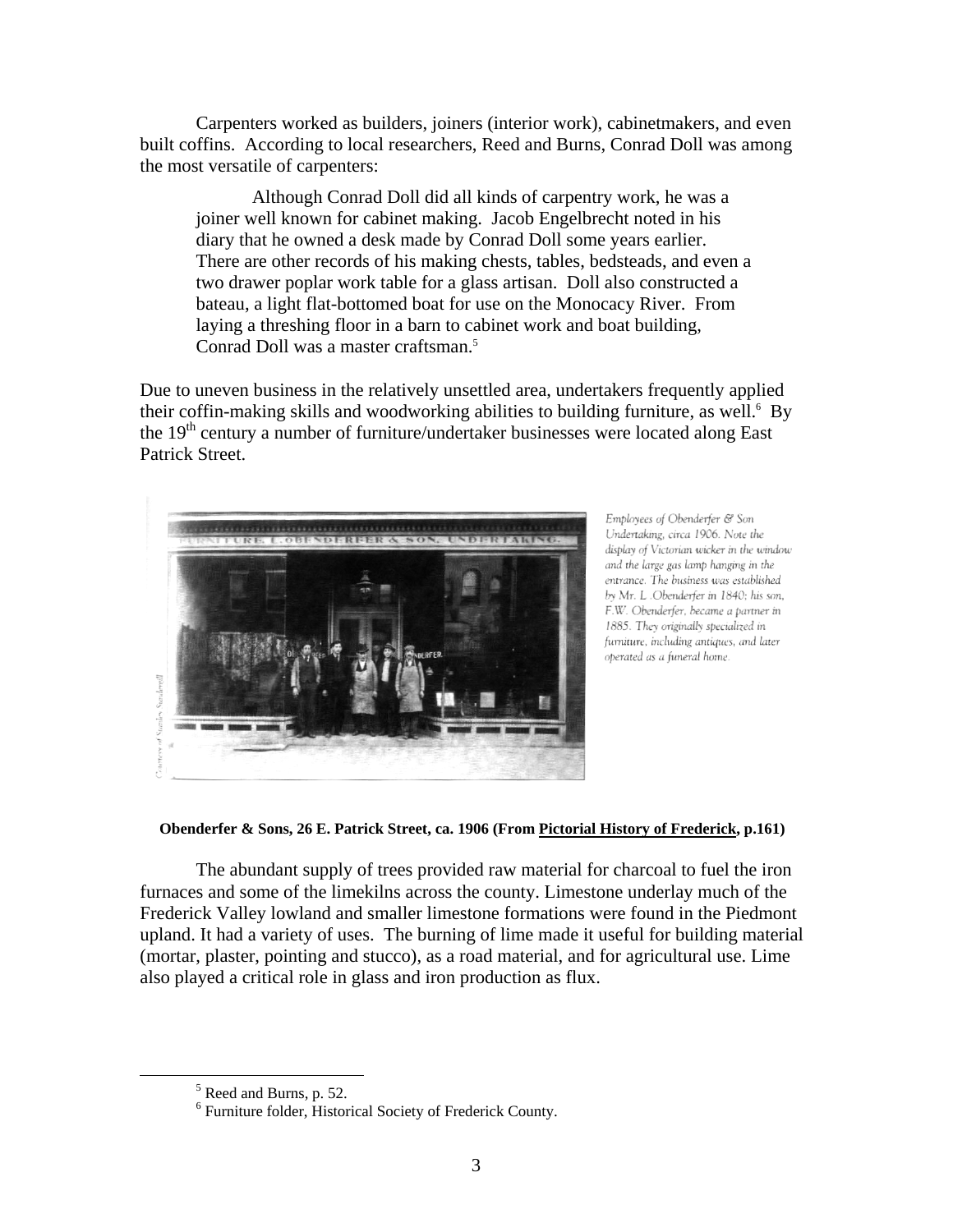## **Tanning**

Together, lime and lumber, specifically the bark of oak and sumac along with some chestnut, provided the means to process hides in the tanning industry in Frederick.<sup>[7](#page-3-0)</sup> Tanning leather developed as an industry in Frederick during the late  $18<sup>th</sup>$  century and after its height in the early  $19<sup>th</sup>$  century, decreased in significance although several businesses were long lasting. It, along with butchering and other compatible and similarly odiferous industries, was concentrated along Carroll Creek to the south and east of the town.

Only the master tanner needed to have specialized skills, whereas the laborers worked a range of tasks.<sup>8</sup> Tanning required little start-up capital or new technology, but needed plentiful supplies of water, lime and tannin. Raw hides were first cleaned and soaked in a lime and water solution to loosen the hair. Next, they were de-haired and scraped in a process called "beaming." The hides were soaked in a solution of water and ground bark for many months and then dried, scraped, cut, and oiled before shipment to market.<sup>9</sup>

Frederick Town contained four of the forty-seven tanneries in the county in the mid-1770s. One of these, the Birely Tannery, held the distinction of being in operation for over one hundred fifty years. Frederick Birely and his brother came to Frederick Town in 1776. They built on lots formerly used as tanneries by Mattias Nead and the Fout family in the 1760s. The Birely Tannery was built circa 1800 to the west of Carroll Creek and south of Carroll Street. Frederick Birely's sons took over the operation in 1806.<sup>10</sup> The tanners supported many other businesses, including saddlers, cobblers, and other leatherworkers. By 1810, Frederick Town contained eight tanneries, $<sup>11</sup>$  which were</sup> predominantly along Carroll Creek.

### **Glassmaking**

Conditions in Frederick County were also favorable for the production of glass from local sands. The region had all the necessary components: silica from the sand in the creeks and river, clay deposits, and an abundance of timber for fuel and building construction. The first "glass house" was built in Frederick County prior to 1771 on Tuscarora Creek north of Frederick Town on land owned by Daniel Dulaney (shown on

<span id="page-3-0"></span> $\begin{array}{c|c}\n\hline\n\end{array}$  $^7$  F.W. Besley, The Forests of Frederick County (Baltimore: Maryland State Board of Forestry, 1922), 14-15. 8

<span id="page-3-1"></span><sup>&</sup>lt;sup>8</sup> Ronald A. Thomas, et al. Phase III Recovery at the Birely Tannery (18FR575), City of Frederick, Maryland, MAAR Associates, Inc., February 1991*,* I-9 to I-11 and III-32. 9

<span id="page-3-2"></span>Lucius F. Ellsworth, Craft to National Industry in the Nineteenth Century: A Case Study of the Transformation of the New York State Tanning Industry (NY: Arno Press, 1975), 2-5, 26-30; Peter C. Welsh, "A Craft that Resisted Change: American Tanning Practices to 1850," Technology and Culture 1963, 307-312.<br><sup>10</sup> Thomas, et al. <u>Phase III Recovery</u>, I-3 and III-3.<br><sup>11</sup> US Bureau of the Census, <u>Records of the Census of Manufacturing, 1820</u>, Maryland, Microfilm

<span id="page-3-4"></span><span id="page-3-3"></span>

<sup>651,</sup> roll 16, Records of the Bureau of the Census, Record Group 29, National Archives, Washington, D.C.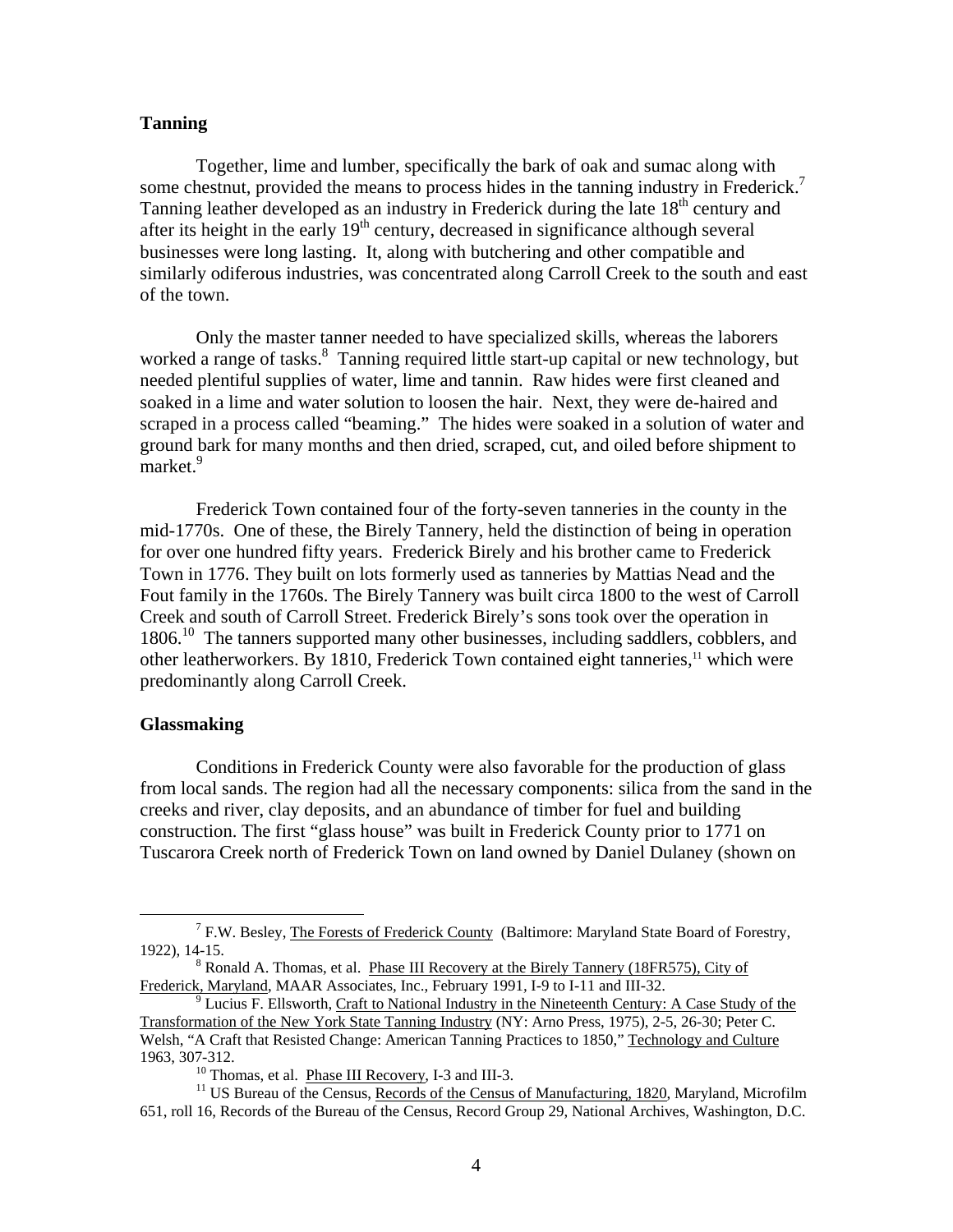the 1808 Varle map, Figure 6, as the "Old Glass Works").<sup>12</sup> Between the late  $18<sup>th</sup>$  and early  $19<sup>th</sup>$  centuries there were four glass factories located on the outskirts of Frederick Town. On Bennett's Creek, on the tract called *Gantt's Garden*, three German families, Kramer, Foltz, and Eberhart, established another factory. Joseph Doll's store ledger indicated that, "Conrad Foltz paid his store bill with four boxes of window glass valued at thirty-six pounds.["13](#page-4-1) Following Foltz' death in 1784, the building and equipment were sold to John Frederick Amelung.<sup>14</sup> The Amelung glassworks, called New Bremen, was soon established in a new building but lasted only until 1804 before closing its doors in bankruptcy[.15](#page-4-3) The Amelung glassblowers and artisans moved to other parts of the county. One factory was near modern Urbana and another along the "Possum Town Pike.["16](#page-4-4) Thomas Johnson purchased some machines from New Bremen and established glass works on Bush Creek, called Aetna, and continued the Tuscarora Creek factory, which he had purchased in 1787. All of these glass factories, relatively small in scale, worked only intermittently and failed to profit. Glass manufacture in the Frederick area was gone by the turn of the  $19<sup>th</sup>$  century.<sup>[17](#page-4-5)</sup>

## **Brickmaking**

Brick works played a very important role in the development of Frederick beginning in the mid-18<sup>th</sup> century and through the early  $20<sup>th</sup>$  century. By the time of the American Revolution, a number of houses in Frederick were made of brick. John F.D. Smyth in 1775, a Tory prisoner held in the home of Charles Beatty on Market Street, described Frederick as "built of brick and stone, there being very few timber houses in it.["18](#page-4-6) And in 1789, Jedidiah Morse described the town with approximately 300 houses, "mostly brick and stone."<sup>19</sup>

These early soft bricks were pressed into molds and fired in beehive kilns. A number of masons worked in Frederick Town during the  $18<sup>th</sup>$  century, but they were usually not distinguished as bricklayers or stonemasons; among the early lot owners of Frederick Town, only John Peltz, owner of part of Lot 131 on N. Market St. in 1777, was described as a "Brickmaker" (see Appendix I). I It is likely that builders made or used both. Increasingly, building codes specified brick for chimneys and as the  $19<sup>th</sup>$  century progressed brick manufacture was an active industry in Frederick (see 1858 Bond Map showing three Brick Yards on South St., E. Patrick St., and N. Market St.).<sup>20</sup> By the

<sup>&</sup>lt;sup>12</sup> Reed and Burns, p. 99, citing the Joseph Doll Ledger, 1771, located in the Historical Society of Frederick County library collection.

<span id="page-4-1"></span><span id="page-4-0"></span>

<span id="page-4-2"></span>

<span id="page-4-5"></span><span id="page-4-4"></span><span id="page-4-3"></span>

<sup>&</sup>lt;sup>13</sup> Reed and Burns, p. 104.<br><sup>14</sup> Ibid. <sup>14</sup> Ibid. 15 Williams, p. 268. 16 Marshall L. Etchison, "John Frederick Amelung," 1945, Historical Society Records, MS 32, Box 19, Folder 11, Historical Society of Frederick County.<br><sup>17</sup> Dwight D. Oland, "The New Bremen Glass Manufactory," Maryland Historical Magazine 68

<sup>(1973), 255-272.&</sup>lt;br><sup>18</sup> John F.D. Smyth, <u>Tour in the U.S. of A.</u>, (London: G. Robinson, 1784), Vol. 2, p. 256, as cited

<span id="page-4-6"></span>in Wasch, p. 31.<br><sup>19</sup> Jedidiah Morse, <u>The American Geography</u>, (Elizabethtown, NJ: Shepard Kollock, 1789; reprint

NY: Arno Press, 1970, p. 354), as cited in Wasch, p. 31.<br><sup>20</sup> Reed and Burns, In and Out of Frederick Town, 51-52.

<span id="page-4-8"></span><span id="page-4-7"></span>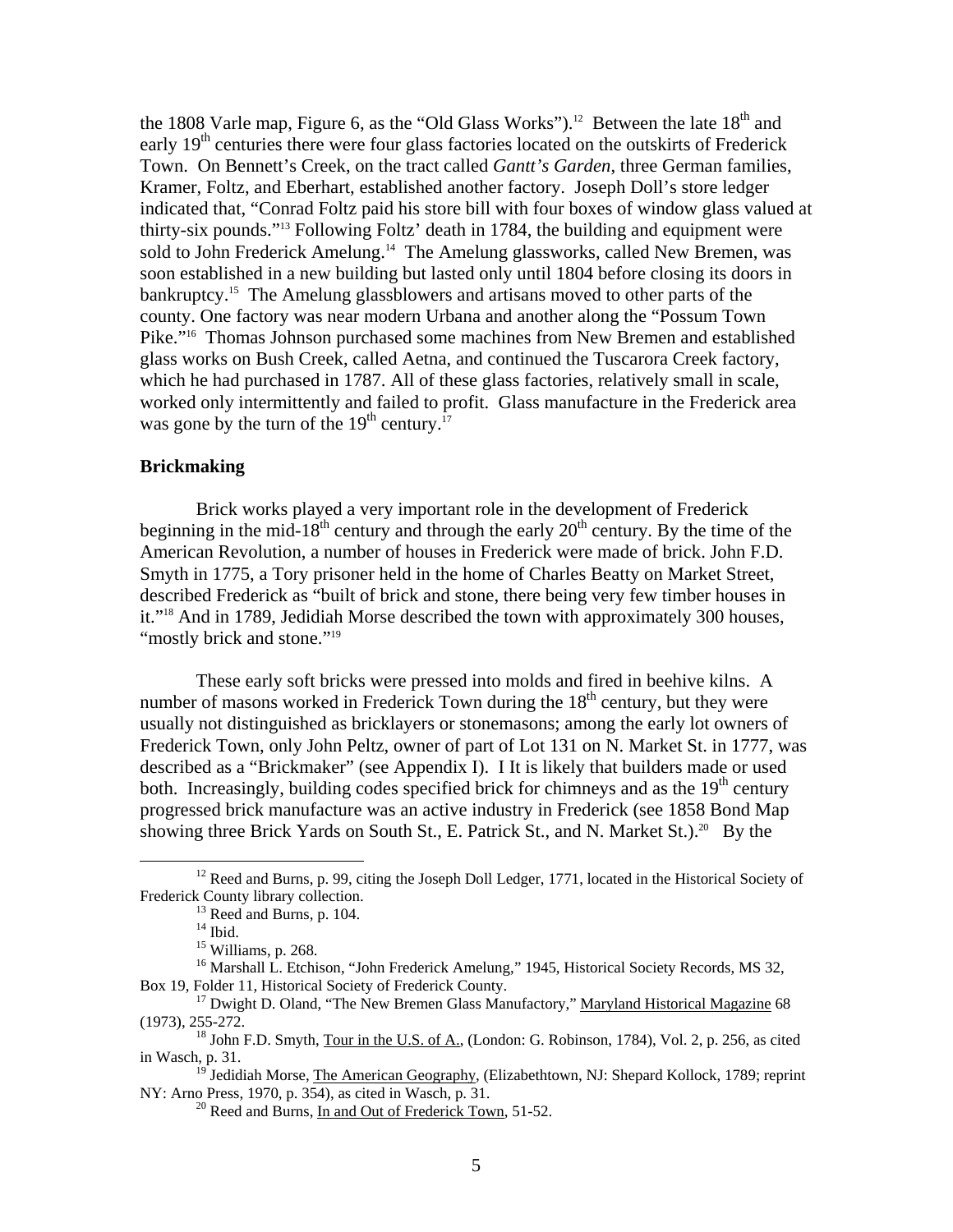1825 Frederick County tax assessment, brick was by far the most prevalent construction material (see Appendix II, *Historic Contextual Overview...*).<sup>21</sup>

## **Iron**

Extracted materials were used in other areas, as well. Iron furnaces operated in Frederick County primarily from the  $18<sup>th</sup>$  to the early  $19<sup>th</sup>$  centuries. The complexes included iron mines to unearth the ore, limestone quarries for flux, lumber for charcoal, farms to grow feed for animals, workers' housing, and usually a grist mill and a saw mill. Forges were often associated with the furnaces. Workers included hired hands, indentured servants, and slaves.<sup>22</sup> Although most of the iron furnaces operated beyond the Frederick Town boundary, a few were in close proximity. Fielder Gantt built the Fieldera Furnace (also spelled Fielderea) in 1789-1790 three miles from Frederick on the Harpers Ferry Road. The iron ores were of questionable quality and only one blast was completed. The property was sold in 1791 and a gristmill erected on the site.<sup>[23](#page-5-2)</sup>

During the American Revolution, the foundries of Frederick County (and Washington County, created in 1776) played an important role in the production of munitions for the Continental Army. Both the Catoctin Furnace and the Hughes brothers' Mt. Aetna furnace (Antietam Furnace) produced canons during the war. Frederick Town also produced munitions on a smaller scale. In 1775, a convention of Maryland delegates ordered the establishment of a "gun-lock factory" in Frederick.<sup>24</sup> According to Scharf, writing in 1882, the factory was located on the lots "now occupied by the coal-yard of Mr. Groshon, Messrs. Tyson & Son's warehouse, and J. E. Gifford's [Sifford] marbleworks." (see attached enlargement of the site c. 1873) This location of the 1775 gun-lock factory on what is now called "Cannon Hill" may serve as explanation for the industrial hill's curious name.

### **Milling**

The predominant industry across Frederick County was milling. Frederick Town and the farms of the surrounding county prospered into the late  $19<sup>th</sup>$  century largely due to the yields of grain agriculture and attendant industries. Farmers were faced with the expensive and inconvenient problem of transporting their harvested products to distant processing facilities until the local mills and distilleries purchased grain sold in bulk and processed it into flour and meal, or whisky. The Monocacy and its tributaries powered the mill wheels, and the grain was ground between two millstones, sifted and refined, and then channeled into troughs for packaging. The type of flour depended on the moisture content of the grain, quality, starch and gluten content, and the fineness of grinding. They ranged from fine pastry flours to bran for animals.

<span id="page-5-1"></span><span id="page-5-0"></span>

<sup>&</sup>lt;sup>21</sup> Wasch, p.146<br><sup>22</sup> See for example, "Shipping Notice" in Miscellaneous Papers, Box 8, Folder 72 McPherson<br>Papers, Manuscript Collection, Frederick County Historical Society, Frederick, Maryland.

<sup>&</sup>lt;sup>23</sup> J.H. Alexander, <u>Report on the Manufacture of Iron: Addressed to the Governor of Maryland</u>. (Baltimore: Fielding Lucas, 1840), 81.

<span id="page-5-3"></span><span id="page-5-2"></span> $^{24}$  Williams, p. 95; Scharf, p. 129, Scharf cited FCLR Liber BD 2, folio 471.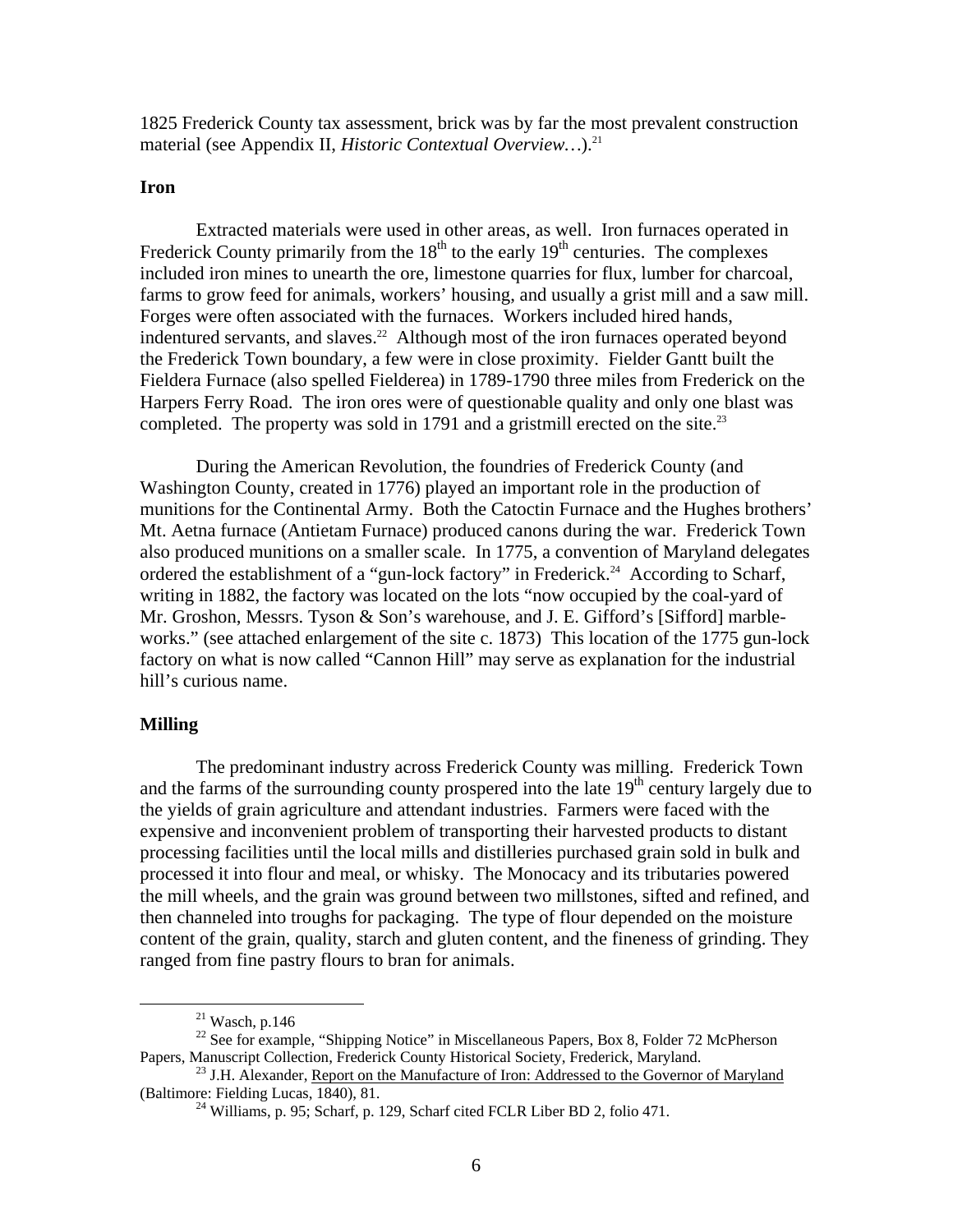In Frederick Town, Jacob Bentz' stone mill was constructed on his *Long Acre* tract on the west edge of town by 1787 (see photo).<sup>25</sup> A second flourmill operated on Carroll Street by the early 19<sup>th</sup> century.<sup>26</sup> Soon, Frederick County had more processing facilities than Baltimore City and Baltimore County. Refined products from the region were brought to Frederick for shipment by wagon to the port of Baltimore for New England, the West Indies, and Europe (via England). $^{27}$ 

### **Miscellaneous Industries**

Smaller industries supported agriculture and everyday life in the  $18<sup>th</sup>$  century. Blacksmiths provided shoes for animals, building supplies, and wagon equipment. They also played a significant role in outfitting and furnishing new houses. Coopers made barrels for storing and shipping flour and grain. Many households grew flax and made homespun, while local weavers also produced linen and woolen goods.<sup>28</sup>

Individual craftsmen conducted many of these industries such as textile production, blacksmithing, carpentry and leatherwork out of home-based shops. A list of Frederick Town's earliest lot owners compiled from land records reveals the remarkable variety of craftsmen in Frederick during its earliest years (for complete list see Appendix I, *Historic Contextual Overview for the City of Frederick*). Jacob Engelbrecht, a tailor in Frederick Town beginning in the early 19th century, wrote in his diary in 1826: "...today I moved my shop from the small house of Mr. Conrad Reitmeyer to my house next to the Bentztown Bridge." Beginning in the  $19<sup>th</sup>$  century, a number of these industries, especially textiles and furniture making, evolved from the local, craft level into corporations as larger-scale manufacturing took hold in the coming centuries.

## 19<sup>th</sup> Century: Frederick's Industrial Bloom Ending with WWI

Industry in the  $19<sup>th</sup>$  century expanded as Frederick did, particularly responding to construction needs and the demands and innovations of agricultural practice. Lime and bone fertilizer manufactories and machine shops became more predominant as the century wore on. Brick making continued to be important. The iron and glass works of the  $18<sup>th</sup>$  century went out of business, but by the end of the  $19<sup>th</sup>$  century growing trends in consolidation and manufacturing on a larger scale brought textile and clothing factories and canning plants. These industries provided employment and contributed to the economic health of the region.

<span id="page-6-0"></span><sup>&</sup>lt;sup>25</sup> Timothy L. Cannon, Tom Gorsline, and Nancy F. Whitmore, *Pictorial History of Frederick* Maryland: The First 250 Years 1745-1995, (Frederick, MD: Key Publishing Group, 1995).

<span id="page-6-1"></span><sup>&</sup>lt;sup>26</sup> Terry Reimer, <u>One Vast Hospital: The Civil War Hospital Sites in Frederick, Maryland After Antietam (Frederick, MD: National Museum of Civil War Medicine, 2001), 92.</u>

<sup>&</sup>lt;sup>27</sup> T. J. C. Williams, History of Frederick County, Maryland, (Baltimore, MD: Regional Publishing Co., 1967, reprint of the original 1910 edition), p. 267.<br><sup>28</sup> Reed and Burns, <u>In and Out of Frederick Town</u>, 24-27.

<span id="page-6-3"></span><span id="page-6-2"></span>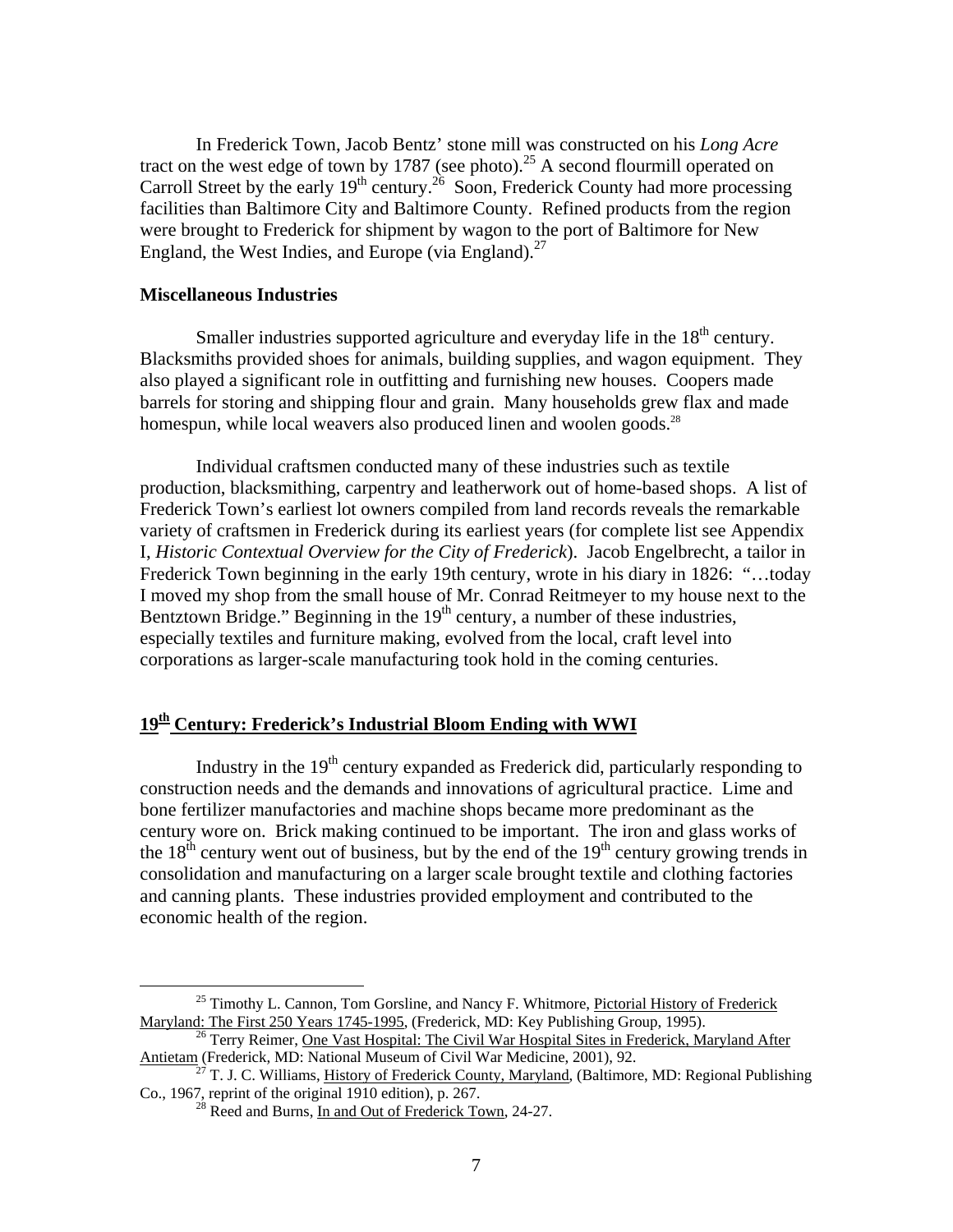In the first half of the  $19<sup>th</sup>$  century, the prosperity of the greater region and movement into the Ohio territory encouraged the establishment of turnpikes, the National Road, Chesapeake and Ohio Canal, and the Baltimore and Ohio Railroad. Frederick Town, however, was never directly connected to the C&O Canal and was linked to the B&O and Pennsylvania Railroad system only by branch lines. The routes brought faster and more efficient means for the transportation of manufactured goods, particularly flour, to major port cities.

The B&O Railroad lateral branch reached Frederick in 1831 and passed through a significant concentration of industrial sites. The rails entered the town from the south and east, crossing East South Street to reach the rail yards between Carroll and Water Streets to the south of Carroll Creek (see 1854 Pittar map and 1873 Atlas maps). Although this route lay partly in response to the existing industrial sector, it also offered inducement for the location of more companies. The area surrounding the railway by the end of the  $19<sup>th</sup>$  century included brick works, packing plants, canning plants, and dairies in addition to the older tanneries and lumberyards. Other companies, such as the Montrose Iron Works, the Brookey Brick Company and Frederick Iron and Steel, developed as the East Street (formerly Love Lane) corridor expanded into industry with the laying of the Pennsylvania Railroad. Endeavors in transportation, moreover, took place during a period of technological innovation that also influenced industrial development in Frederick.

### **Agricultural Implements**

Farmers began using machinery for its promise of higher yields, greater efficiency, and fewer workers to employ. Many machine shop proprietors made timely accommodations in step with the farmers. They arranged to be the local agents for an inventor in addition to fashioning their own innovations. Calvin Page of Frederick, for example, opened his shop in 1835 originally as the Eagle Iron Works (corner of W. South St. and Mantz, 1873 Atlas, Eighth Ward). Page was the representative for the Chicagobased McCormick Company and sold ninety McCormick reapers between 1850 and 1860. He also sold Dorsey Self-Reapers, a competitive model to the McCormick.<sup>29</sup> Such shops made a range of tools, including horse rakes, corn planters, grain drills, plows, and portable steamers. The number of agricultural implement makers expanded after the Civil War, but after 1890, the local industry diminished as steel replaced iron and company mergers closed smaller offices.[30](#page-7-1)

<span id="page-7-0"></span><sup>&</sup>lt;sup>29</sup> "Record of Sales of the McCormick Company," printed in George Anthony Douglas, "An Economic History of Frederick County, Maryland to 1860" (Ph.D. diss., Johns Hopkins University, 1938), 57-48, 34 n. 57; Middletown Valley Register (Middletown, MD) 25 March 1859; Martin Paul Schipper, "The Sources of Change in Farming in Frederick County, Maryland 1790-1840" (Masters thesis, University of Maryland, 1985), 31.<br><sup>30</sup> Victor Clark, <u>History of Manufacturers in the United States.</u> Vol I and II. Washington, DC:

<span id="page-7-1"></span>Carnegie Institution at Washington, 1929. Reprint. NY: Peter Smith 1949. II:361, III:146-147.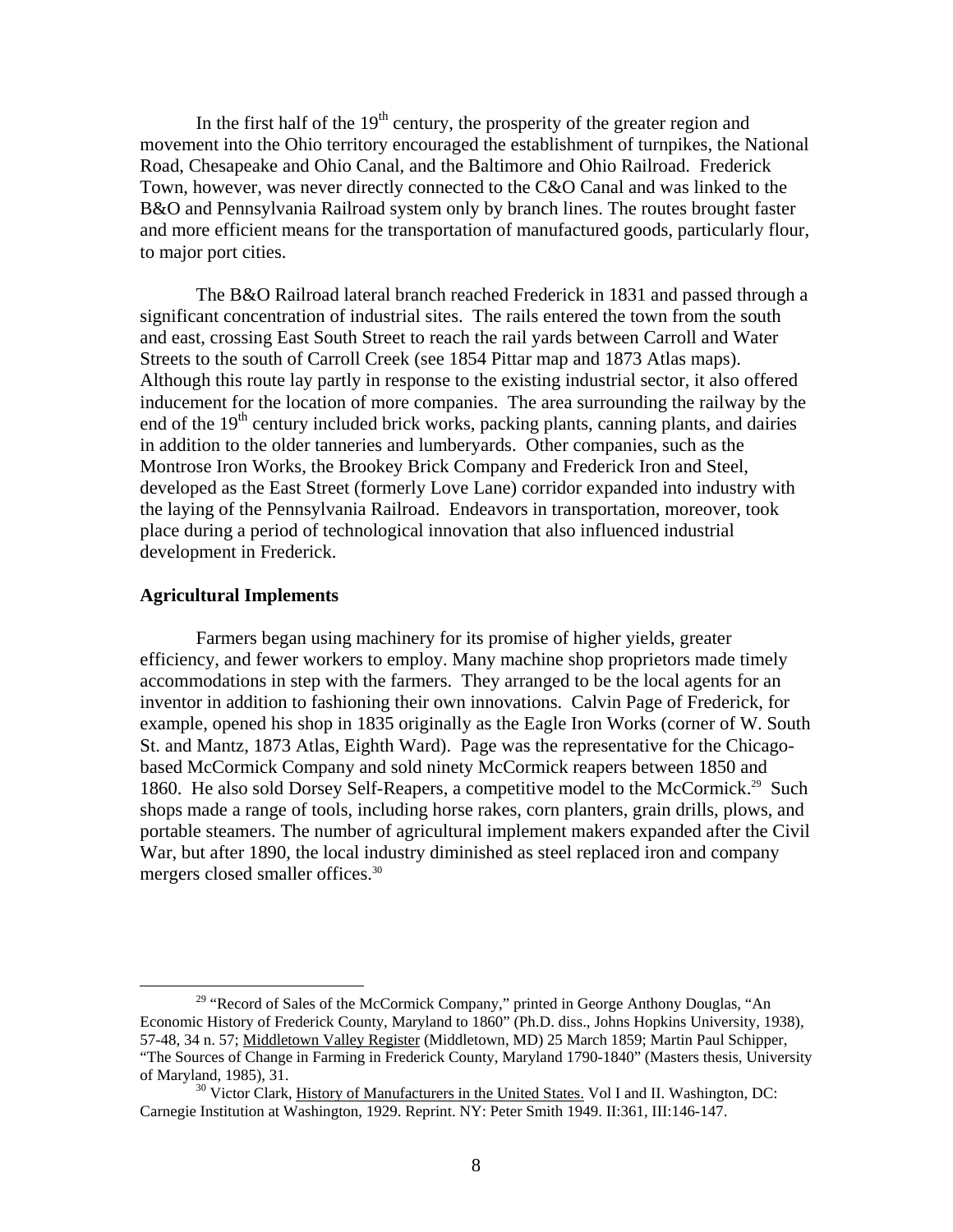

**Ketchum's Combined Harvester, Improved 1858 as a Reaper, from AMERICAN AGRICULTURIST, November 1858**.



**Thresher advertised in AMERICAN AGRICULTURIST, 1872**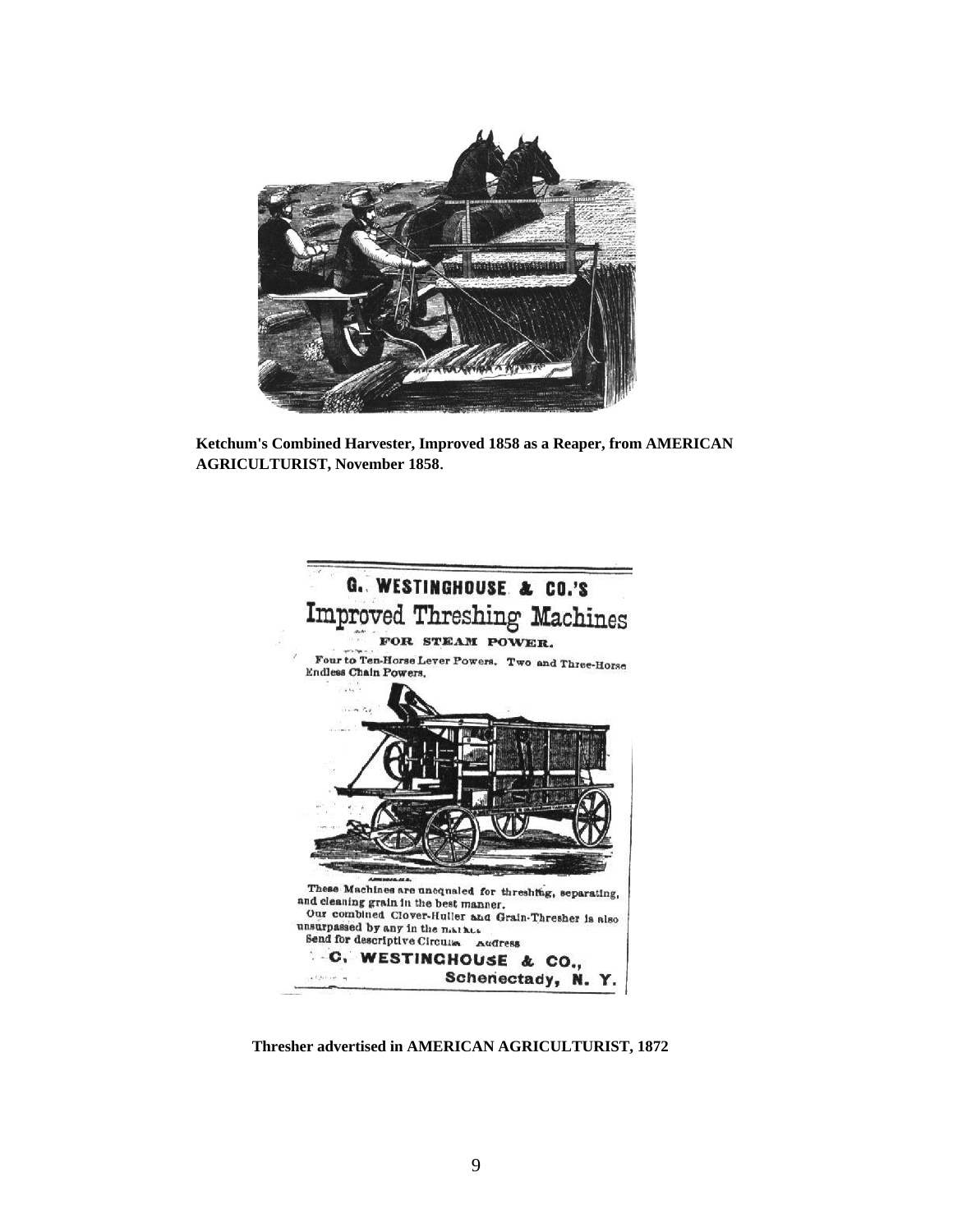#### **Industry in the Civil War Era**

 $\overline{a}$ 

By 1857, a nationwide economic recession set in that continued to the onset of the Civil War. Manufacturing slumped and unemployment increased in Baltimore and western Maryland. Leading manufactures in Maryland in 1860 were flour and meal, men's clothing, cotton goods, sugar refining, leather, machinery, copper smelting, boots and shoes, oysters (canned), pork, beef, iron, ships and boat building, cigars, woolen goods, lumber, furniture, and liquors.<sup>31</sup> Frederick County ranked third, behind Baltimore County and Baltimore City, at \$2,894,169 in value of manufactured products and had about five hundred sites.<sup>32</sup> By 1863 the war brought a better economic view as the government outfitted itself with supplies.<sup>33</sup> Frederick maintained a largely pro-Union stance. Manufacturers tended to favor high tariffs to protect their products from the competition of foreign goods. $34$ 

The war pervaded Frederick County and the town became a focal point of movement and activity for both Confederate and Union armies. Jacob Engelbrecht wrote in 1861, "In our town, every thing is knocked into pie. Mechanics have no work. Stores, do not [have] hardly any thing except groceries which people must have. No building going on. In the brick yards the weeds are growing up on their drying beds. The whole yard looks as if they had been idle for years… In fact, the times are so gloomy that people hardly know what to get at."[35](#page-9-4) 

Frederick was in the path of repeated incursions by the Confederate army, each time followed by the Union forces, during the summer months of 1862, 1863, and again in 1864 . An important supply depot on the B&O line on the edge of Union territory, miles south of Frederick (now Monocacy National Battlefield), claimed damages for use of of his blacksmith shop and tools by the U.S. Army en route to Antietam in September Frederick and its surrounding farmland was an attractive target for the hungry and illequipped Confederates. Soldiers gravitated toward barns, mills, houses, and other structures for protection and supplies. David Best, for example, on his farm about 2 1862.[36](#page-9-5) 

Frederick also served as a major hospital site for the Union army after the battles of South Mountain and Antietam in  $1862.^{37}$  Among the buildings used were at least two industrial sites, converted into makeshift hospitals. Wounded Confederate soldiers used

<span id="page-9-2"></span><span id="page-9-1"></span><span id="page-9-0"></span>

 $31 \text{ U.S.}$  Census Office, Census of 1860, volume on manufactures, 228.  $32 \text{ Harvard Historical Census Browser}, 1860, University of Virginia Library.$ 

<sup>&</sup>lt;sup>33</sup> Eleanor Bruchey, The Industrialization of Maryland 1860-1914, In *Maryland: A History 1632-*1974, edited by Richard Walsh and William Lloyd Fox (Baltimore: Maryland Historical Society, 1974),

<span id="page-9-3"></span><sup>396-498,</sup> pp. 406-407.<br><sup>34</sup> Harold R. Manakee, <u>Maryland in the Civil War</u> (Baltimore: Maryland Historical Society, 1959) 17-18.

<span id="page-9-4"></span><sup>&</sup>lt;sup>35</sup> William R. Quynn, editor, The Diary of Jacob Engelbrecht, vol. 3 1858-1878 (Frederick: Historical Society of Frederick County, 1976), p. 910.

<span id="page-9-5"></span><sup>&</sup>lt;sup>36</sup> David Best claim, photocopy from the National Archives and Records Administration, on file at Monocacy National Battlefield Park.

<span id="page-9-6"></span>Monocacional Battlefield Park. 37 Terry Reimer, One Vast Hospital: The Civil War Hospital Sites in Frederick, Maryland after Antietam, (Frederick, MD: The National Museum of Civil War Medicine, 2001), p. 6.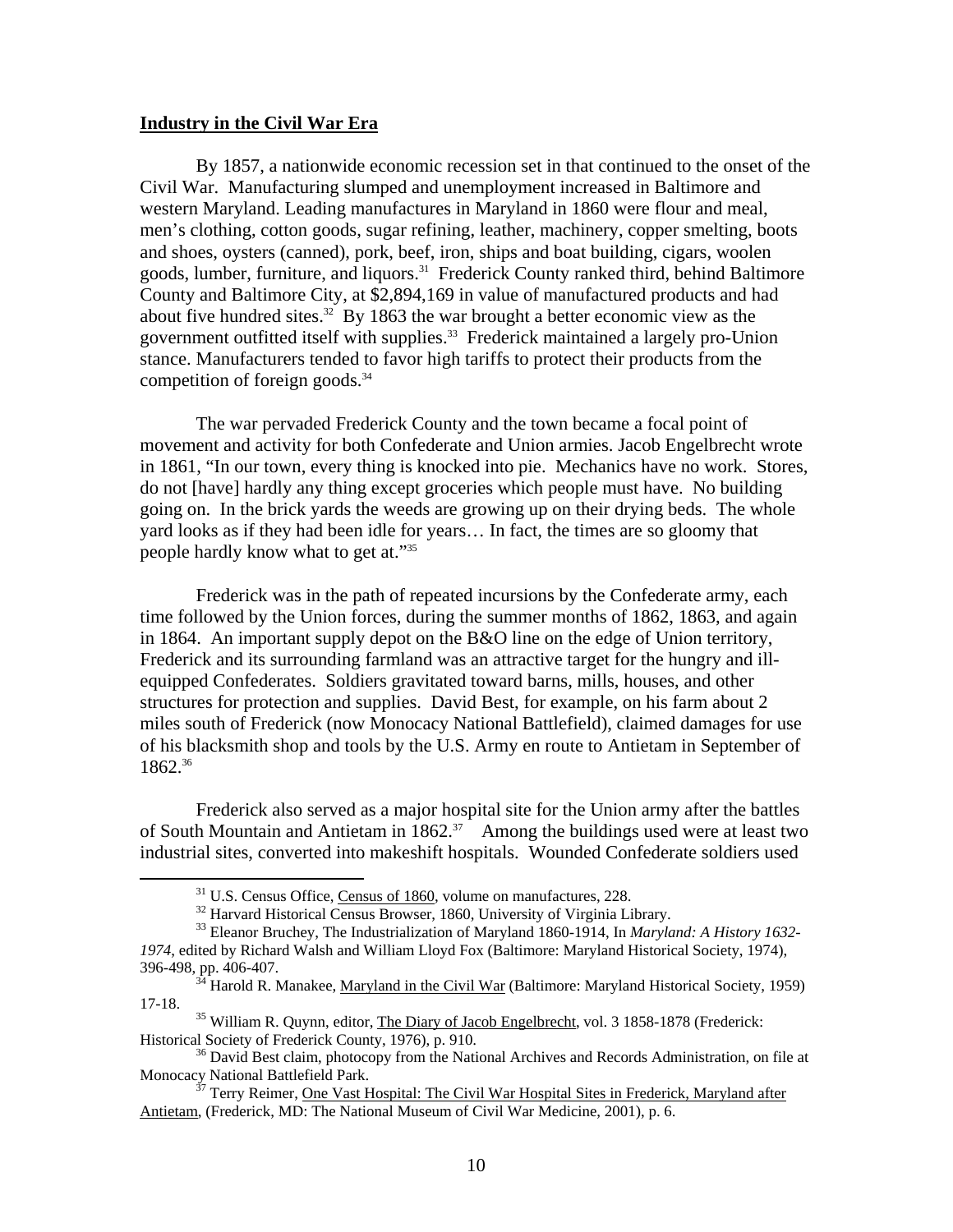the Val entine Birely Tannery on the west side of Carroll Street (currently the location of the C. Burr Artz Library; see 1854 Pittar map).<sup>38</sup> The other site, John W. Miller's Butcher Shop, was located on E. Third St. at Maxwell Alley (now an apartment building). [39](#page-10-1)

Other uses included McCausland's soldiers finding the Grove family's limekiln for a lookout.<sup>40</sup> Once General Lewis Wallace evacuated Frederick after the Battle of Monocacy, Confederates moved in and demanded ransom of \$20,000.<sup>41</sup> The Town of Frederi ck pointed out in its war claim that government stores induced the attack. It had Street), Coppersmith Hall (corner of E. Church and Market Sts, D. and D. Barracks No.1 Brewer's Alley). The warehouses were further equipped with medical stores, workshops, five warehouses and two barracks full of supplies, including Brown's (Brown & Rohrbach's later known as Ramsburg's Fertilizer Warehouse on the corner of E. All Saints and Carroll Sts), Tyson's Warehouse and the B&O Freight Depot (on Carroll and No. 2 (better known as the Hessian Barracks on S. Market St.) and Bantz' (on blacksmith shops, wagon-makers shops, repair shops, paint shops, "and in fact everything needed for the use of a well-equipped army."[42](#page-10-4)

## **Industrial Development Post-War**

Recovery from the Civil War collided with and helped to promote several general trends, including population shifts to urban areas, industrialization, and labor management. By 1870 Frederick County ranked second in value of manufactures, after Baltimore County. The *Census of Manufactures* showed that by 1880 canning, fertilizer, and iron and steel industries had replaced tanning, sugar refining, boot and shoe 1860s to a nine-hour day for many industries by 1910. In 1912 a law limited the workday of women to ten hours, or a total of sixty hours per week, except for the industries of fruit manufacturing. The quarrying of granite and limestone also declined. Furthermore, a series of legislative actions decreased the regular, ten- or twelve-hour workday of the canning and vegetable and retail mercantile establishments outside of Baltimore. Simultaneously, machinery replaced skilled craftspeople with unskilled workers who tended the machines. As Eleanor Bruchey has written,

no avail. The cans had been handmade and the fruits and vegetables processed by hand. The 1880s saw machinery perform both tasks. By and children. A single automatic machine made a can from a sheet of tin. A dramatic example is that of the canning industry, where both the canmakers and the workers who filled the cans fought mechanization, to 1890 one-half to three-quarters of the men had been replaced by women

<span id="page-10-0"></span>

<span id="page-10-2"></span><span id="page-10-1"></span>

<sup>&</sup>lt;sup>38</sup> Quynn, <u>The Diary of Jacob Engelbrecht</u>, September 24, 1862; Reimer, p. 92.<br><sup>39</sup> Reimer, p. 104.<br><sup>40</sup> William Jarboe Grove, <u>History of Carrollton Manor, Frederick County, Maryland</u> (Frederick:<br>Marken and Bielfield,

<span id="page-10-4"></span><span id="page-10-3"></span>

<sup>&</sup>lt;sup>41</sup> Manakee, <u>Maryland in the Civil War</u>, 76-77.<br><sup>42</sup> Frederick City war claim, 1-2, 14, Historical Society of Frederick County; see also Reimer, One Vast Hospital, 2001.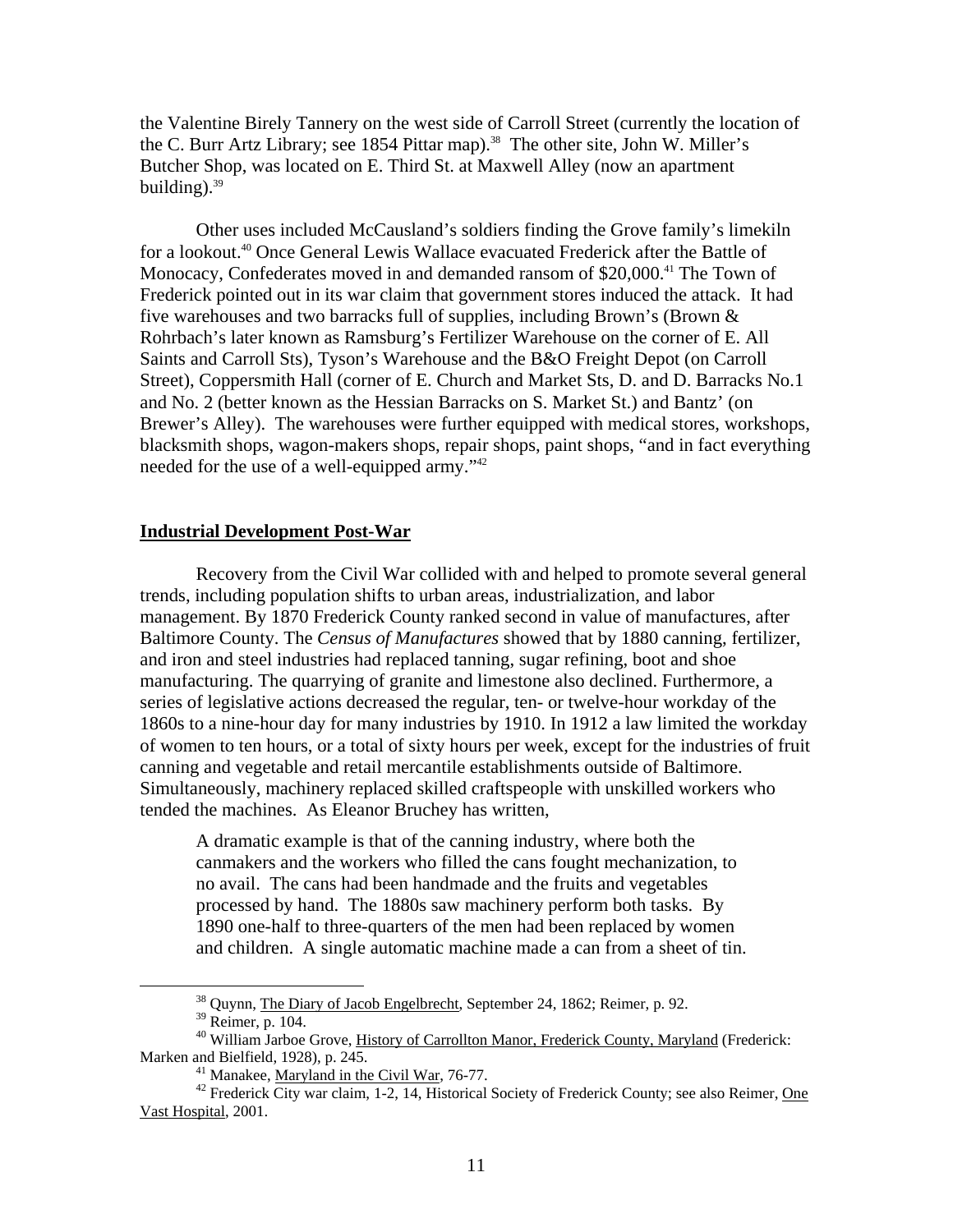Other machines labeled and boxed the filled cans. Thus not only were wages reduced, but the size of the work force in 1900 was much diminished while production increased impressively." [43](#page-11-0) 

### **Milling and Fertilizers**

The military presence after the war slowed the return to normal life. Many farmers could not sow "a handfull [sic] of wheat" because of troops,<sup>44</sup> which likely trickled down to affect milling. Millers, however, invested in new technologies. By 1870 many of them had replaced overshot milling wheels with turbines, or even steam engines. A second technological change, also in the 1870s, was the introduction of the rolling process to the United States.<sup>45</sup> Milling continued at Brunner's City Mill on Bentz Street 1882.<sup>47</sup> This purchase allowed Gambrill to increase production to 45,000 barrels of flour 27), had also been in operation since 1867.<sup>49</sup> Yet the 1880 manufacturing census reported 85 mills in Frederick County producing over \$1,000,000 worth of flour. Even with impending market changes, flour milling was still an important part of manufacturing.<sup>50</sup> The concentration of mills and fertilizer plants along the Carroll Street sector showed the and at Kemp's Steam Flouring Mills on Carroll Street, but with technological improvements (see Titus Atlas maps, Figures 26 and 27).<sup>46</sup> In 1878, James Gambrill, who owned Araby Mills south of Frederick, expanded and bought Kemp's steampowered mill on South Carroll Street in Frederick. He installed roller mills there in per year[.48](#page-11-5) Other milling operations also continued. Across Carroll Street, Tyson's Phosphate Factory (41 S. Carroll) had made agricultural fertilizer since 1867 and DeLashmutt & Son (59 S. Carroll; later occupied by Ramsburg) since 1878; the Ramsburg Fertilizing Company factory (South St. extended, see Titus Atlas map, Fig. continued response of industry to agriculture in Frederick County.

### **Canning**

Frederick County significantly contributed to Maryland's position as one of the largest canning states in the nineteenth century, $51$  but larger factors also shaped the industrial character of the city.

<span id="page-11-1"></span><span id="page-11-0"></span><sup>43</sup> Bruchey, "Industrialization of Maryland," pp. 439-445, 451.

<sup>&</sup>lt;sup>44</sup> Jacob Miller, December 7, 1862, on file at the Western Maryland Room, Washington County Free Lib rary, Hagerstown, MD.<br><sup>45</sup>US Census Office, <u>Tenth Census: Reports on the Water-Power of the United States</u> (GPO:

<sup>1885),</sup> p .  $46-50$ .<br><sup>46</sup> Quinn, The Diary of Jacob Engelbrecht, p. 1094.

<span id="page-11-5"></span><span id="page-11-4"></span><span id="page-11-3"></span><span id="page-11-2"></span>

<sup>&</sup>lt;sup>47</sup> John W. McGrain, "'Good Bye Old Burr': The Roller Mill Revolution in Maryland, 1882," Marylan d Historical Magazine, Vol. 77, No.2 Summer, 1982, p. 158.

<sup>48</sup> Thomas J Scharf, History of Western Maryland, CD-ROM, Vol. I, (Bowie, MD: Heritage Books, Inc., 2002) p. 598.

<span id="page-11-6"></span>nc., 2002) p. 598.<br><sup>49</sup> Charles W. Miller, "General Directory of Frederick City," (Frederick, MD: W. T. Delaplaine & Co., 188 6), p. 5; 1887 Sanborn Fire Insurance Co. map, Frederick City, microfilm collection, Maryland

Room, C. Burr Artz Library, Frederick, MD.<br><sup>50</sup> US Census Bureau, <u>Report on the Manufactures of the United States at the Tenth Census</u> (GPO: 1883), p p. 253-254.<br><sup>51</sup> Clark, History of Manufactures in the United States, II, p. 508.

<span id="page-11-8"></span><span id="page-11-7"></span>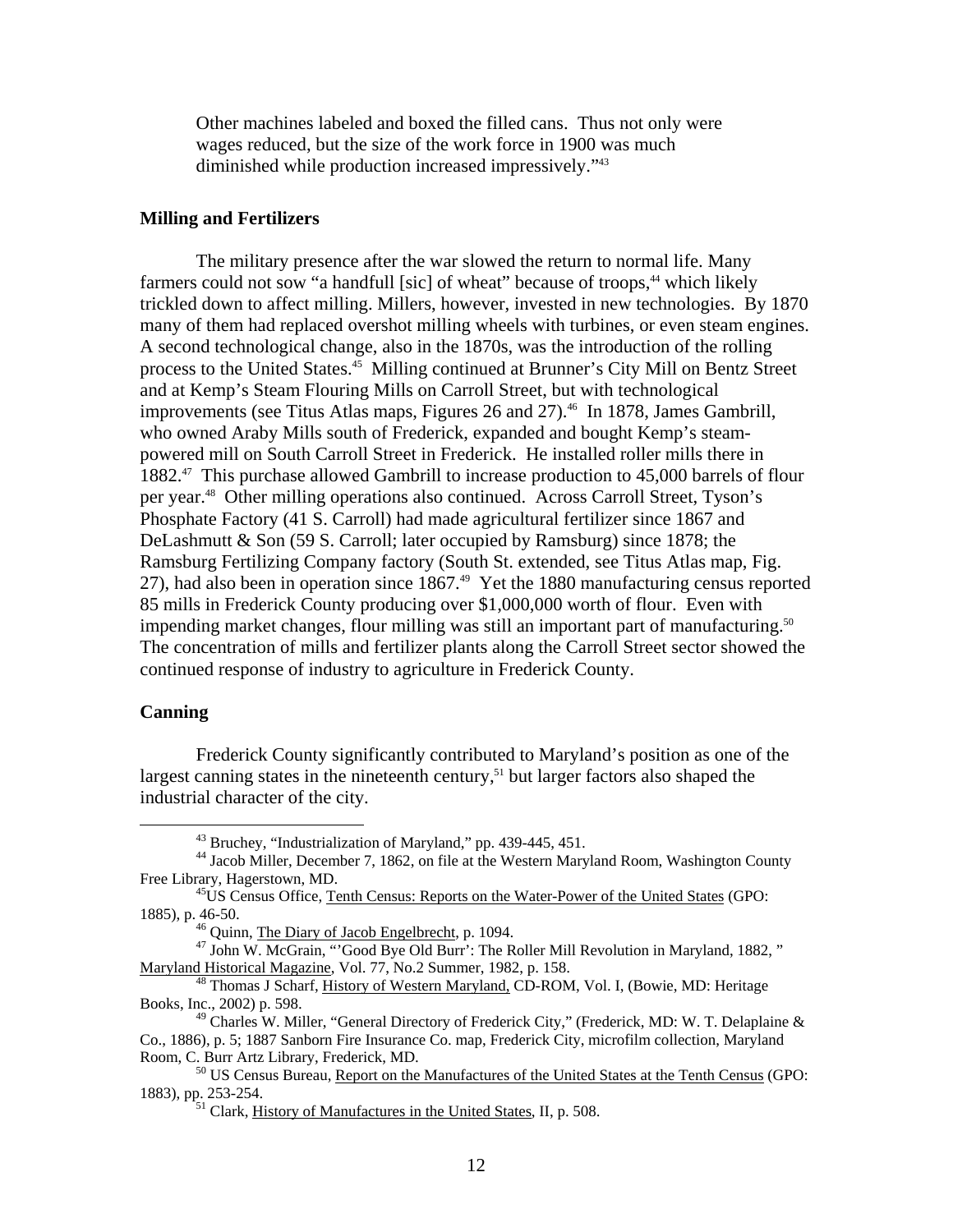Canning was introduced to the region in 1868, when Louis McMurray purchased four acres of land in the city of Frederick on the corner of Bentz and South Streets. In 1870, McMurray patented a machine that sealed cans, replacing the old capping system. This al lowed him to cut costs as thirty unskilled boys replaced fifty trained tinners. Initially, McMurray contracted with local farmers for corn, but by 1880 he supplemented men, women and children in this venture; field workers and processing employees made Frederick factory went from an annual production of 75,000 to 100,000 cans of corn to the supply with produce from his own farm. His Frederick factory was the largest corncanning factory in the United States. From the farm to the canning, McMurray came close to owning all factors in his factory, from making tin cans and wooden packing crates, all the way through the canning process. McMurray employed over one thousand a flat fee, while huskers, cutters and cappers worked at piece rates. Together they produced  $$240,000$  worth of canned foods.<sup>52</sup> By 1886, the plant was expanded and McMurray employed over one thousand additional workers on a seasonal basis. His 3,000,000 cans of corn per year.[53](#page-12-1) 

county and while local praises of the McMurray plant were loud, there were also unexpected consequences. In 1886, the Frederick County health department voiced its concerns that the McMurray plant was discharging wastewater into local water supplies, and that the corn husks and horse manure were not being properly disposed. Between The McMurray plant changed Frederick. It was the first large factory in the poor privy facilities for the workers and the rotting vegetables in the factory, the McMurray plant was partially blamed for a diphtheria outbreak in the city.<sup>54</sup> Despite this criticism, McMurray built a second canning facility at Bartholow's Switch on the B&O (located about half way between Monrovia and Mount Airy).

century, three packing plants clustered around the B&O line along Commerce Street. In 1891, the Frederick City Packing Co. was in operation just east of South Carroll Street, and by 1904, had been joined by the Monocacy Valley Canning Co. and the Colt & In Frederick, other entrepreneurs followed suit and by the first decade of the  $20<sup>th</sup>$ Dixon Packing Co.<sup>55</sup> All three of the companies processed both vegetables and fruit into the middle of the  $20<sup>th</sup>$  century, and the Colt & Dixon Company continues through its descendent the McCutcheon's Apple Company.

### **Tanning**

Other agriculture-based industries experienced significant decline, such as the tanning industry. Frederick tanners together produced 100,000 finished hides per year in the first half of the  $19<sup>th</sup>$  century, near equivalent to a single medium sized tannery in a

<span id="page-12-0"></span>

<span id="page-12-3"></span><span id="page-12-2"></span><span id="page-12-1"></span>

<sup>&</sup>lt;sup>52</sup>US Census Office, <u>Report on the Manufactures of the United States at the Tenth Census</u>, p. 253.<br><sup>53</sup> Scharf, <u>History of Western Maryland</u>, p. 492,<br><sup>54</sup> "Report on Sanitary Condition of Frederick County, October 28,

 $\frac{55}{55}$  Williams, p. 401; 1904 Sanborn Fire Insurance Map, Frederick City, microfilm collection, Maryland Room, C. Burr Artz Library, Frederick, MD.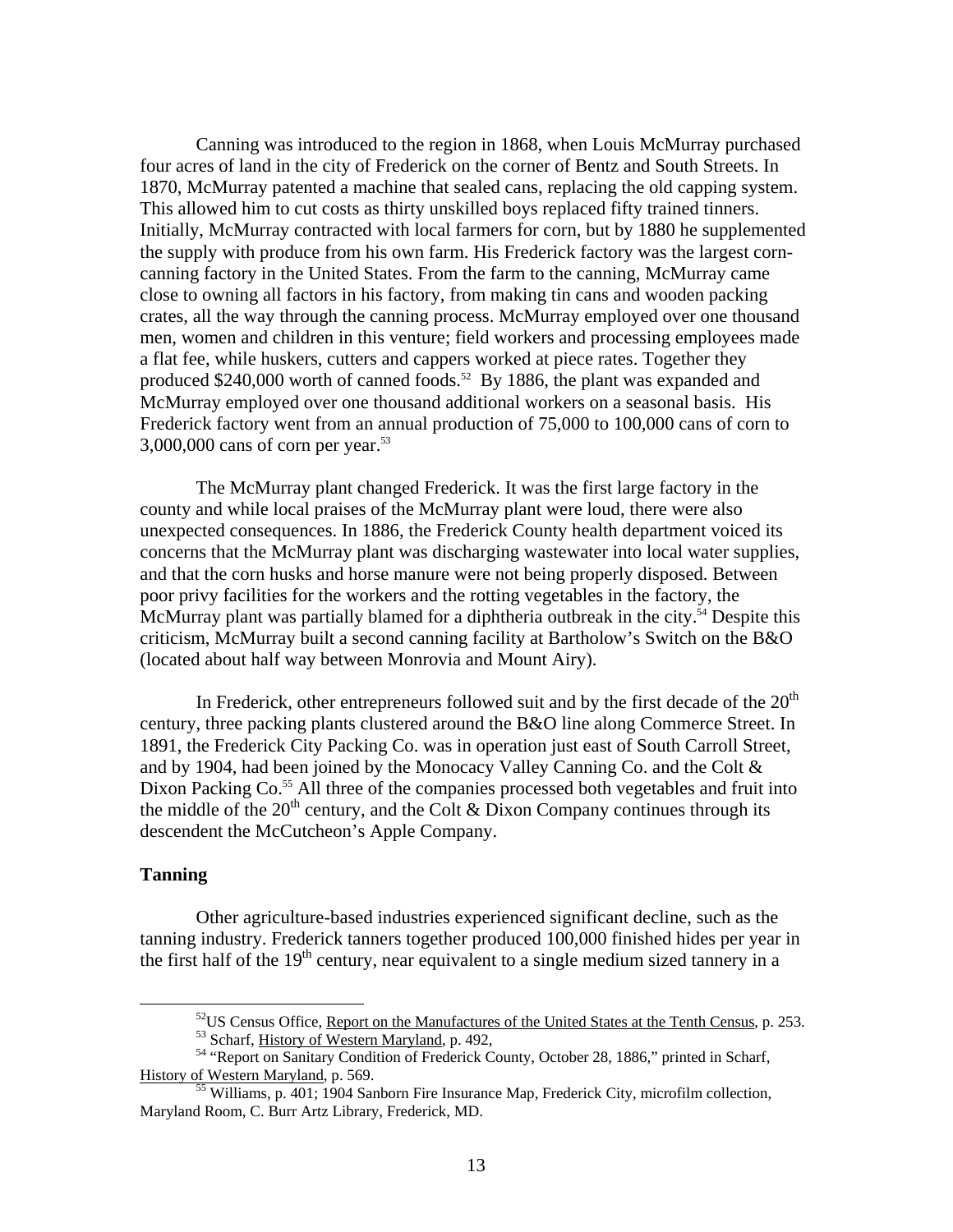major city.<sup>56</sup> In 1866 only forty-four tanneries remained in Frederick.<sup>57</sup> Two primary imported bark from Pennsylvania and, hides now came from Texas and South America. on East Patrick Street, processed 5,000 to 6,000 hides per year and marketed them as far were unable to survive the general decline of the leather industry, which was particularly factors brought its demise: the depletion of necessary natural resources, particularly oak bark and hide supplies, and the rising popularity of synthetic materials. Tanneries Larger tan yards in Frederick, such as the Eclipse Tannery owned by Schley and Brookey away as Minnesota, New York and Texas.<sup>[58](#page-13-2)</sup> The Birely Tannery, at 215 E. Patrick Street, stayed in the family for over one hundred years and was the last remaining tan yard in the city. In 1925, the firm specialized in harness leather, calf upper and sheep leather. Its trademark was "Grandfather's Oak."[59](#page-13-3) Tannin was produced locally into the 1950s, though on a smaller scale, and had a market particularly for home use.<sup>60</sup> Most tanneries severe after World War I.

## **Textiles**

Textile manufacturing experienced similar problems. In 1870 Frederick County reported eight woolen mills with thirty-eight employees. The small, rural mills were victims of the growing textile centralization as larger mills with more expensive machin ery priced out the smaller, older factories. Interestingly, manufacturers of market grew even larger as the technology for producing jerseys and knots improved.<sup>[61](#page-13-5)</sup> factories. In 1887, David Lowenstein, M.E. Getzendanner and Thomas Haler organized Union Manufacturing Company. The factory on the east end of the city of Frederick was more successful with hosiery than shirts, so within six months the shirt factory was clothing moved in to the area. Knit goods became more popular after 1870 and the By 1880, Frederick County had no woolen mills, but did contain fourteen clothing the Frederick Seamless Hosiery Company and in 1889, the founders created the new included the hosiery mill, a shirt factory, a dye house, and printing plant. The company turned into a second hosiery mill. The plant, with over 300 workers, was one of the largest employers in Frederick and among the early places women were regularly employed. $62$ 

### **Brick Works**

1

The demise of craft level industries was counterbalanced by the rapid expansion of Frederick, to which local building suppliers responded. Benjamin F. Winchester

<span id="page-13-0"></span>

<span id="page-13-3"></span><span id="page-13-2"></span><span id="page-13-1"></span>

<sup>&</sup>lt;sup>56</sup> Thomas, <u>Phase III Recovery</u>, III-32, citing Wilson 1941.<br><sup>57</sup> Thomas, <u>Phase III Recovery</u>, III-32, citing Wilson 1941.<br><sup>58</sup> Porter, Maryland and Its Industrial Developments, p. 184; Scharf, <u>History of Western Maryl</u> p. 621.

<sup>&</sup>lt;sup>59</sup> Hide and Leather, <u>The International Weekly, Classified Directory of Tanners</u> (Chicago: Jacobsen Publishing Co., 1925), p. 177; Williams, History of Frederick County, p. 1393.

<span id="page-13-4"></span> $\rm{^{60}}$  Maryland, Bureau of Industrial Statistics, First Biennial Report of the Bureau of Industrial Statistics and Information of Maryland 1884-1885 (Baltimore: 1886), p. 114; Besley, The Forests of

Frederick County, p. 18; Besley, The Forests of Washington County, p. 17.<br><sup>61</sup> Clark, History of Manufactures in the United States, II, pp. 443-444.<br><sup>62</sup> Williams, History of Frederick County, pp. 619-620.

<span id="page-13-6"></span><span id="page-13-5"></span>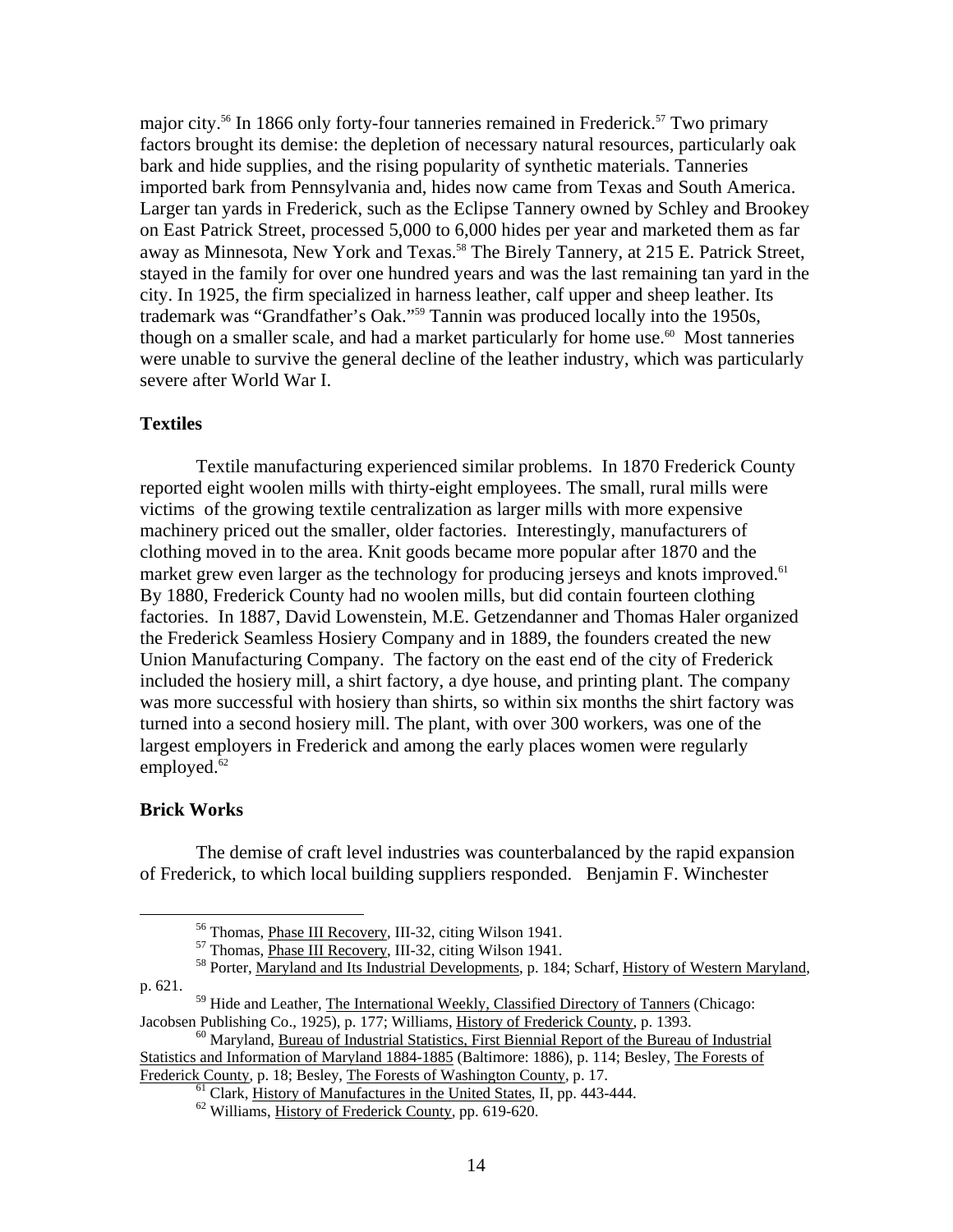operated two brick works in Frederick during the  $19<sup>th</sup>$  century. He supplied 800,000 bricks for the City Hall and the Market House took about 800,000; the Deaf & Dumb Asylum took about 2,500,000; and the jail and sheriff's house 800,000.<sup>63</sup> The Frederick Brick Works, founded in 1891, succeeded Winchester's operation and was one of the larger and longer-lasting brick works. Production of its trademark "Frederick Reds" multiplied by several times by the first decade of the  $20<sup>th</sup>$  century.<sup>64</sup> Although in 1903 Frederick also contained Peter Brookey's and D.W. Zentz's brick works, it was experiencing the trend toward consolidation that closed many American brick companies.<sup>65</sup>

# Turn of the 20<sup>th</sup> Century Changes

Since the mid-19<sup>th</sup> century, the nation shifted from an agriculture-based economy toward manufacturing and factory-produced goods. By 1914, more Marylanders worked in industry than in agriculture and the population became concentrated in urban areas.<sup>66</sup> Frederick City reflected this trend, and expanded significantly in the first decades of the 20<sup>th</sup> century. New industrial sectors grew in response to the conversion to dairy and orchards by the remaining farms around the city, filling the vacuum left by a decrease in the traditional grain-based industrial economy and attendant businesses.<sup>67</sup> Many of the industries in mid-Maryland continued into the  $20<sup>th</sup>$  century and evolved with the influence of the two world wars that dominated the first half of the century.

along the B&O and Pennsylvania Railroad right-of-ways. By 1908 McMurray's West South Street canning facility was gone and Frederick's industrial focus shifted to the three packing plants on Commerce and East South Street, several brick works (E. South and East Sts.), and a number of emerging dairy companies (Excelsior Dairy on E.  $7<sup>th</sup>$  St., subdivisions were created specifically as housing for employees of local industries. One to include fifty-six lots, the subdivision was never completed beyond the ten original Industrial development was primarily concentrated on the eastern edge of town, White Cross Dairy on Wisner Ave., Ebert's Dairy on N. Market St. extended). Small of them, along Water Street between East South and B&O Streets, may have been associated with the nearby packing companies or the with the B&O Railroad. The Nicodemus Ice Cream Company constructed an enclave of ten bungalows on Pennsylvania Avenue, south of East Patrick Street extended, in 1924.<sup>[68](#page-14-5)</sup> Originally platted dwellings and was sold to Southern Dairies, Inc. in 1928.

 $\overline{a}$ 

<span id="page-14-1"></span><span id="page-14-0"></span> $63$  Engelbrecht, p. 1116.

<sup>&</sup>lt;sup>64</sup>"Frederick Brick Works" [article on-line] (accessed 19 March 2002); available from http://www.frederickbrickworks.com/[; Internet; The Physical Features of Carroll County and](http://www.frederickbrickworks.com/) Frederick [County, p. 145.](http://www.frederickbrickworks.com/) 

<span id="page-14-2"></span> $65$  [Mary](http://www.frederickbrickworks.com/)land, Bureau of Statistics and Information, Twelfth Annual Report of the Bureau of Statistics and Information of Maryland 1903 (Baltimore: 1904), pp. 194-198, 211-219, 245-259.

<sup>&</sup>lt;sup>66</sup> Bruchey, p. 396, citing U.S. Department of Commerce, Bureau of the Census, Census of Manufactures: 1914, I, p. 553.

<span id="page-14-4"></span><span id="page-14-3"></span> $\frac{67}{67}$  Paula S. Reed & Assoc., "Mid Maryland Agriculture Context Report," Chapter 6. 68 Frederick Co. Land Record, Deed Book 368, page 240.

<span id="page-14-5"></span>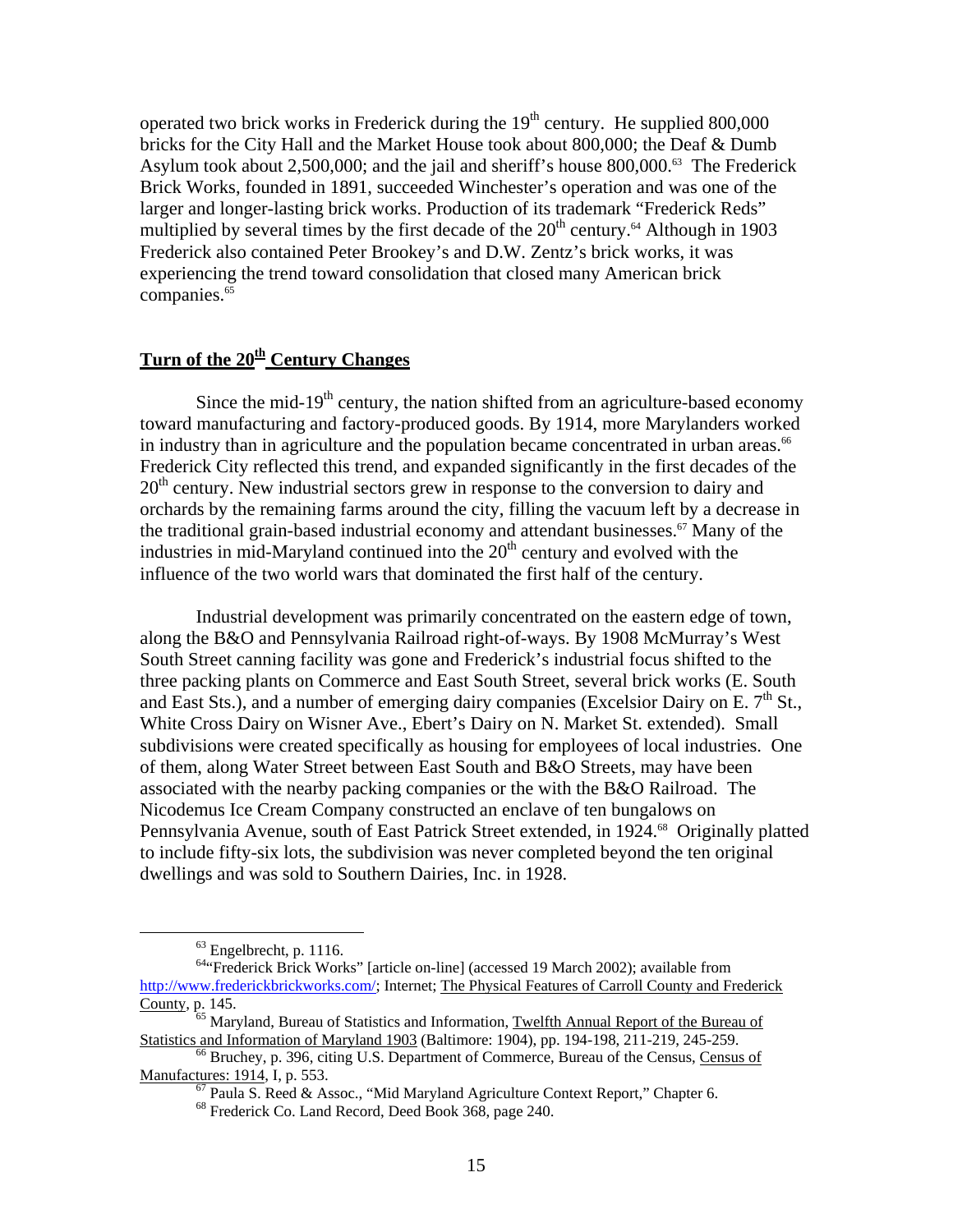## **Dairy**

The grain-based agricultural economy shifted to dairy and the development of its own attendant industries. Grain products declined to such a degree that flouring and gristmill products disappeared completely from the 1900 census of manufactures.<sup>69</sup> Dairy processing in creameries and factories became standard and tended to consolidate into fewer, if larger, dairies. By the early twentieth century, any butter or cheese made at the farm was also consumed there, rather than sold at market. Most plants relied on a few employees – many had less than five workers – and only the largest had more than fifty laborers.<sup>70</sup> The primary operation was the White Cross Milk Plant on the west bank of Carroll Creek, East Patrick Street extended. The plant could handle 10,000 gallons of milk per day. Located on the B&O Railroad, refrigerated cars took the milk to city markets.<sup>71</sup> The dairy and ice-making industries went hand-in-hand. Locals and large companies both sold ice. The Hygeia Ice Company in Frederick, for example, made six thousand tons of ice per year from mountain water that was distilled before use. The company had two machines for ice making and twenty-five employees.<sup>72</sup> Other companies drew ice from Thurmont, or produced ice in conjunction with ice cream.

## **Lime**

Lime companies had offices and plants inside Frederick, with quarries primarily to the south, and were a significant industry. Two large companies, LeGore and M.J. Grove (at Limekiln south of Frederick), dominated the industry. The LeGore Lime Company opened in 1861 and had at least two quarries; the northern quarry (near capacity of 100 tons per day and an office in Frederick. As the lime market was seasonal, Although lime was abundant, it was of uneven quality, and the local lime producers upgrades and the older style pots and mixed feed kilns were adequate.<sup>[74](#page-15-5)</sup> Other fertilizers in addition to lime were also produced. By 1913 the Ramsburg Fertilizer Company had Woodsboro) produced a higher quality of lime. In the 1940s, the plant had a production large lime plants included storage facilities, so lime could be shipped as needed.<sup>[73](#page-15-4)</sup> tended not to be selective. This meant, in general, that they produced a quality of lime best used for agricultural purposes. On the other hand, they required fewer technological an office and warehouse in Frederick located on East South Street, and a factory a mile outside of town, employing between thirty and forty workers. The company made fertilizer from bone and carried out its business in Virginia, West Virginia, Maryland, and Pennsylvania. It made four brands – Excelsior Plant Food, Old Virginia Compound,

<span id="page-15-0"></span>

<span id="page-15-1"></span>

<span id="page-15-3"></span><span id="page-15-2"></span>

<sup>&</sup>lt;sup>69</sup> United States, <u>Census of Manufactures</u> 1900.<br><sup>70</sup> McMurry, Transforming Rural Life, pp. 73, 230-233.<br><sup>71</sup> Scharf, <u>History of Western Maryland</u>, p. 618.<br><sup>72</sup> International Magazine of Industry, June 1913. Prior to t

<span id="page-15-5"></span><span id="page-15-4"></span>

<sup>&</sup>lt;sup>73</sup> Maryland, <u>The Physical Features of Carroll County and Frederick County</u>, pp. 136-137.<br><sup>74</sup> Association of American Railroads Committee for the Study of Transportation, *Lime*, *Plaster* and Plaster Products (n.p.: Association of American Railroads, 1946), pp. 7, 20, 60, 76-77; Maryland Geological Survey, The Mineral Industry of Maryland, (Baltimore: 1967), pp. 7-8; Maryland, The Physical Features of Carroll County and Frederick County, p. 134.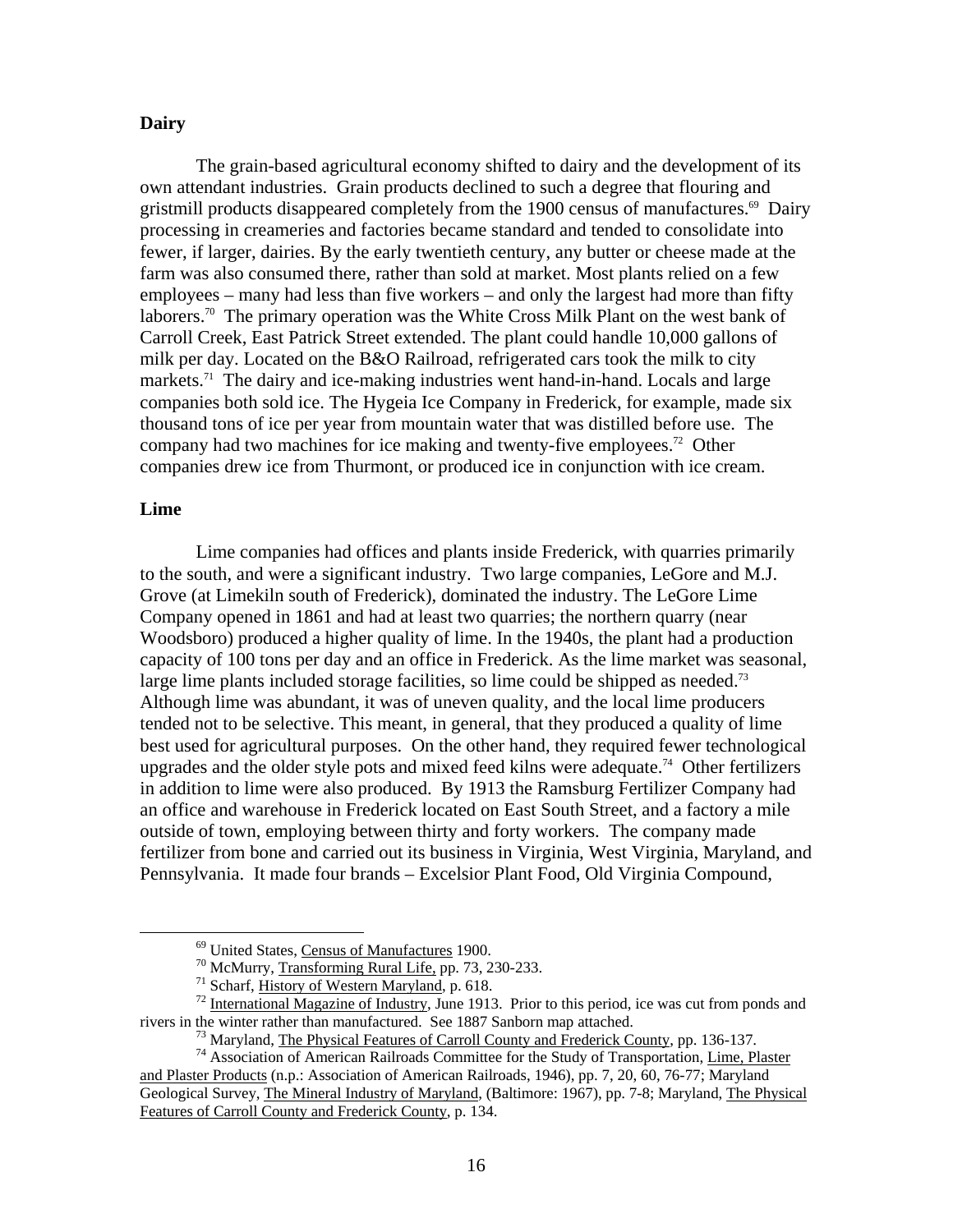Ammoniated Bone, and Dissolved Bone.<sup>75</sup> As the  $20<sup>th</sup>$  century continued, however, agriculture industries were superceded by manufacturing-based enterprise.

The Frederick region continued its recovery from the Civil War well into the  $20<sup>th</sup>$ century, when two world wars would stimulate new industrial production. Tanning a nd distilling by the turn of the century had diminished, but the growing trend to ward consolidation meant that fewer, larger plants replaced the smaller businesses, masking some o f the shift in production. Milling was no longer as predominant as it had been, but accommodate them. The world wars brought technology-based industry to Frederick, but agriculture continued to be significant. Dairy and orchard farms, beginning in the late  $19<sup>th</sup>$  century, replaced the grain-based industries and manufacturing again shifted to the older businesses altered their production for wartime needs.

# **20th Century Industry**

<u>.</u>

International events would soon affect the local economy. The United States joined the Allied Powers of Europe in war in 1914. Once Britain effectively blockaded the Central Powers, America sold its foodstuffs and manufactured goods almost entirely to the Allies. Supplying the war effort brought a boom of prosperity to American industr ies, farmers, and exporters. The administration of industry had also changed highest producing cities were all located to the west. Frederick ranked fourth in the state, markedly from its localized, craft production character of two hundred years prior; instead, a growing number of businesses were consolidated under corporate ownership. Although Baltimore continued to dominate industrial manufacturing, the next three after Hagerstown and Cumberland. [76](#page-16-1)

The Great Depression caused severe unemployment and economic trouble that the recovery was only partial. The next world war stimulated industry to produce to capacity and to absorb the unemployed. Industry became literally and symbolically a nation-building enterprise. Some companies expanded in Frederick to meet wartime leaving for service. Many companies dramatically changed their output to meet the war market. Others, such as dealers in scrap metal supplied material to larger companies and significantly expanded. Frederick Junk Company, for example, located on Chapel Alley, was eased by New Deal programs. Industrial and agricultural prices and wages rose, yet supply demands, but lost employees due to population shifts toward urban areas and men became a partnership in 1936 and estimated a monthly average of 500 tons of scrap iron and 30 tons of scrap metal during the war years. $^{77}$ 

operate the stone unit. Lime production continued in a reduced capacity, "The product A decreased work force interrupted basic operations. The LeGore Lime Co. abandoned some of its functions during the war because too few men were available to

<span id="page-16-0"></span>

<span id="page-16-2"></span><span id="page-16-1"></span>

<sup>&</sup>lt;sup>75</sup> International Magazine of Industry, June 1913.<br><sup>76</sup> Bruchey, "Industrialization of Maryland," pp. 432-433.<br><sup>77</sup> Frederick Junk Company, Maryland Manufacturers' War Industry Survey, 1948, Folder "Junk Dealers," Frederick County Historical Society.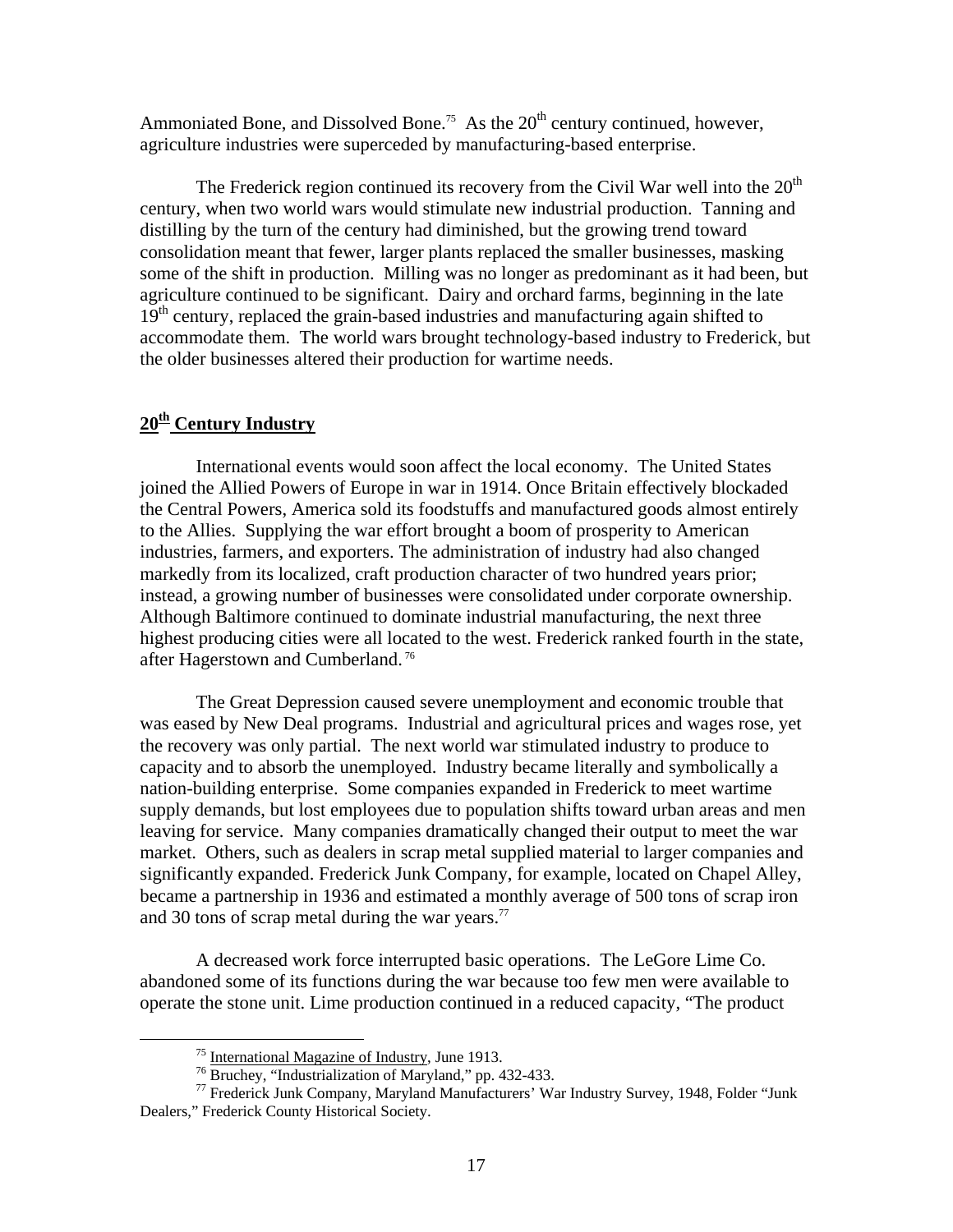was supplied to dealers and farmers for agricultural use in the crop and soil amendment program. It was shipped in bags and in bulk by truck and car. Total production averaged 25,000 to 30,000 tons per year, including some low-priced materials representing a dollar volume of \$250,000.["78](#page-17-0) The M.J. Grove Lime Kiln complex encompassed sixty acres including the quarries and twenty-five regular employees. The company instituted a labor management program during the war to utilize labor to the best advantage. After Pearl Harbor, the company expanded its ready-mix concrete operation in connection with Camp Detrick but stone crushing and road construction activity halted[.79](#page-17-1) 

the development of radio equipment in World War I. It expanded to supply the defense program for World War II with radio equipment and other electrical and mechanical products for military purposes.<sup>80</sup> Although the metalworking and electronics companies showed some of the most dramatic contributions to the war effort, contracts systemically Lumber Company of Frederick, for example, was founded in 1868 and after Pearl Harbor Other industries did not experience the same problems. Osborn I. Price and Joseph B. Price of Frederick organized Price Brothers in 1914 for the manufacture of electrical devices, mostly for radio communication. The company became involved in boosted industry in mid-Maryland even for smaller operations. The Wm. D. Bowers its business aided in the expanded farm program, housing projects, and building supplies across the region.<sup>[81](#page-17-3)</sup>

Everedy Bottle Capper Company in May of 1920. It began with a factory building on East Street in 1922, producing a range of metal items for domestic use, including completed in 1942 and connected the East Street buildings to the new warehouses on East advantage of this space by securing numerous World War II manufacturing contracts.<sup>[82](#page-17-4)</sup> After the war the Everedy Company produced "Anti-Tank Mines, navy Anti-submarine Particularly in the case of World War II, the contrast was remarkable in the preand post-war products of some companies. The Everedy Company was founded as the "Speedy-clean chrome cooling utensils, Everedy Door Hardware, Everedy Home Bottling Equipment, Evercraft Modern Gift Merchandise." This larger complex was Church Street Extended. The total complex had nearly doubled in size and took floats, grenades, grenade adapters, rocket parts, bomb parts."[83](#page-17-5)

Baltimore-based Schloss Bros. & Co., Inc., founded circa 1880. "The company made Other industries more simply transitioned their raw materials and skills to the government's needs. The Muse Tailoring Company in Frederick was related to the

<span id="page-17-0"></span> $\overline{a}$ 

 $^{78}$  LeGore Lime Co., Maryland Manufacturers' War Industry Survey, 1950, Folder "Lime Kilns,"<br>Historical Society of Frederick County.

<span id="page-17-1"></span> $^{79}$  M.J. Grove Lime Kiln, Maryland Manufacturers' War Industry Survey, 1948, Folder "Lime Kilns – M.J. Grove," Frederick County Historical Society.

<span id="page-17-2"></span><sup>&</sup>lt;sup>80</sup> Price Brothers Company, Maryland Manufacturers' War Industry Survey, 1948, Historical

Society of Frederick County.<br><sup>81</sup> The Wm. D. Bowers Lumber Company, Maryland Manufacturers' War Industry Survey, 1950,<br>Folder "Wood/Lumber Dealers," Historical Society of Frederick County.

<span id="page-17-5"></span><span id="page-17-4"></span><span id="page-17-3"></span>

<sup>&</sup>lt;sup>82</sup> "Frederick Historic District (expanded)," National Register documentation, 1988.<br><sup>83</sup> The Everedy Company, Maryland Manufacturers' War Industry Survey, 1947, Frederick County Historical Society.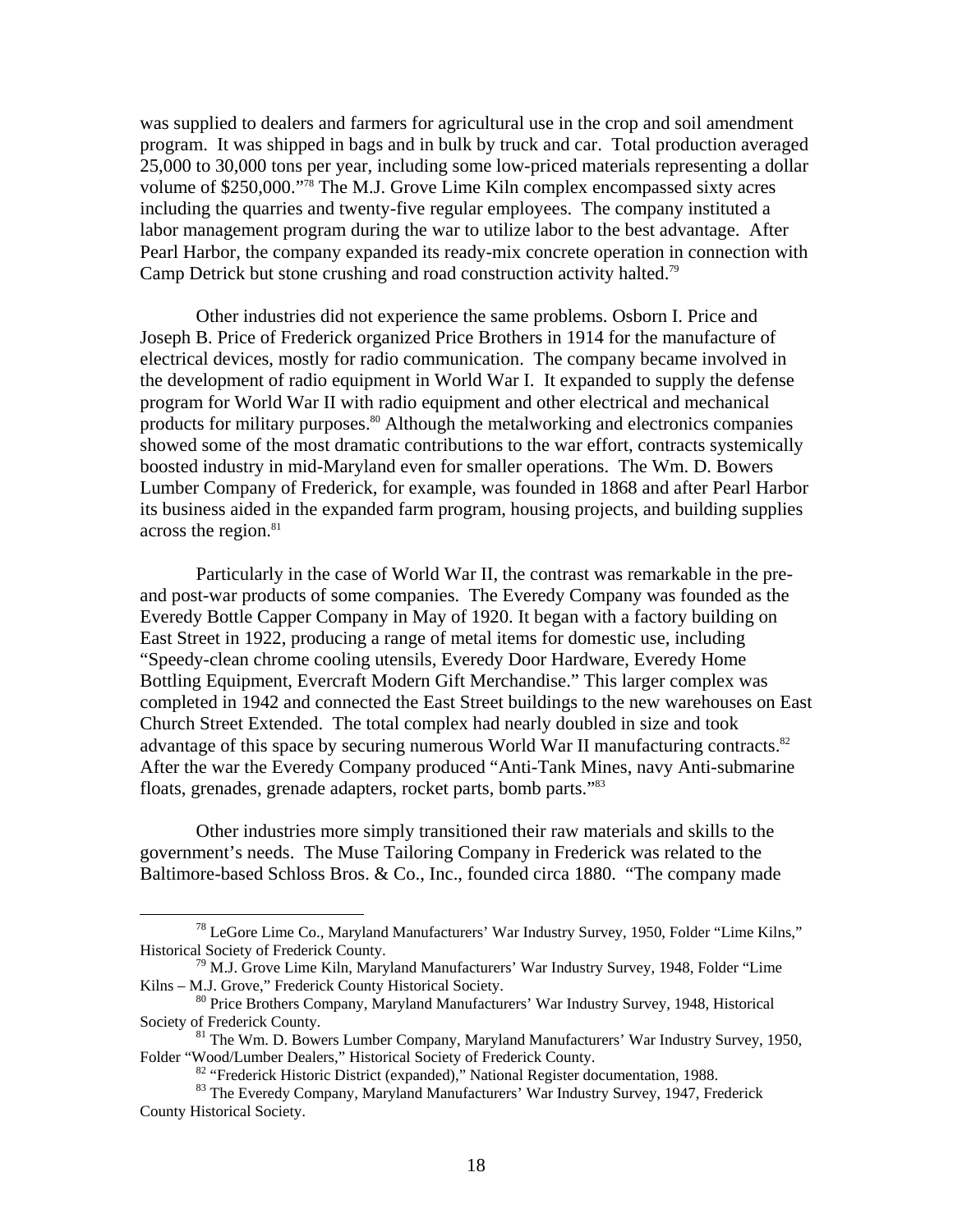mostly officers' uniforms on direct contract for the Army, and some enlisted men's largely turned out civilian products, with some trousers and jackets for the government." overtime. Workers received on-the-job training, and it employed a wartime peak of five trousers and overcoats. At the beginning of the war, before the government contracts came through, some officers' uniforms were made for the retail trade. The Frederick factory was almost entirely given over to government work, while the Baltimore plant During the war, the Frederick plant pants shop was closed and the area set up for the production of coats." The company increased production through piecework and hundred people; four hundred in peacetime. The company also gained collective bargaining agreements after accepting war work with the Amalgamated Clothing Workers and United Garment Workers.<sup>[84](#page-18-0)</sup>

## **Post World War II and Industrial Decline**

Despite the changes in industrial production wrought by the special needs of a wartime economy, Frederick City post-WWII appeared little changed. The 1955 Frederick City Directory cited a continued presence of agricultural-based industry:

Business in Frederick, to a large extent, revolves about the farming operations of the county. There are many large vegetable-canning factories, milk-receiving plants, creameries, ice cream, abattoir, feed, fertilizer and silo plants.

There are three corn-canning factories in Frederick and a number of plants in the county. Frederick is a pioneer in this industry.

Frederick County produces more goldfish than any other part of the U.S.

Frederick is the home of one of the largest brush-making factories in the country. The inventor of the brush-making machine, who also invented the match-making machine, was a Fredericktonian.

conveyors, ornamental lamp posts, manhole frames and coners, and gray A large Frederick foundry manufactures centrifugal pumps, which are very widely used. This plant also specializes in stokers, ash iron castings up to 20 tons.

Frederick has one of the largest hosiery mills in the East.

enterprises are engaged in the stone and lime business. Several lime Frederick County is rich in limestone deposits and a number of concerns are among the largest industries of the kind in the U.S.<sup>[85](#page-18-1)</sup>

Throughout the second half of the  $20<sup>th</sup>$  century, however, with each passing decade agricultural production and distribution became more peripheral. The relatively

<span id="page-18-0"></span>1

<sup>84</sup> Schloss Bros. & Co., Inc., Maryland Manufacturers' War Industry Survey, 1947, Historical Society of Frederick County. Society of Frederick County.<br><sup>85</sup> Polk's 1955-56 Frederick City Directory, (Boston, MA: R.L. Polk & Co., 1955), p. 11

<span id="page-18-1"></span>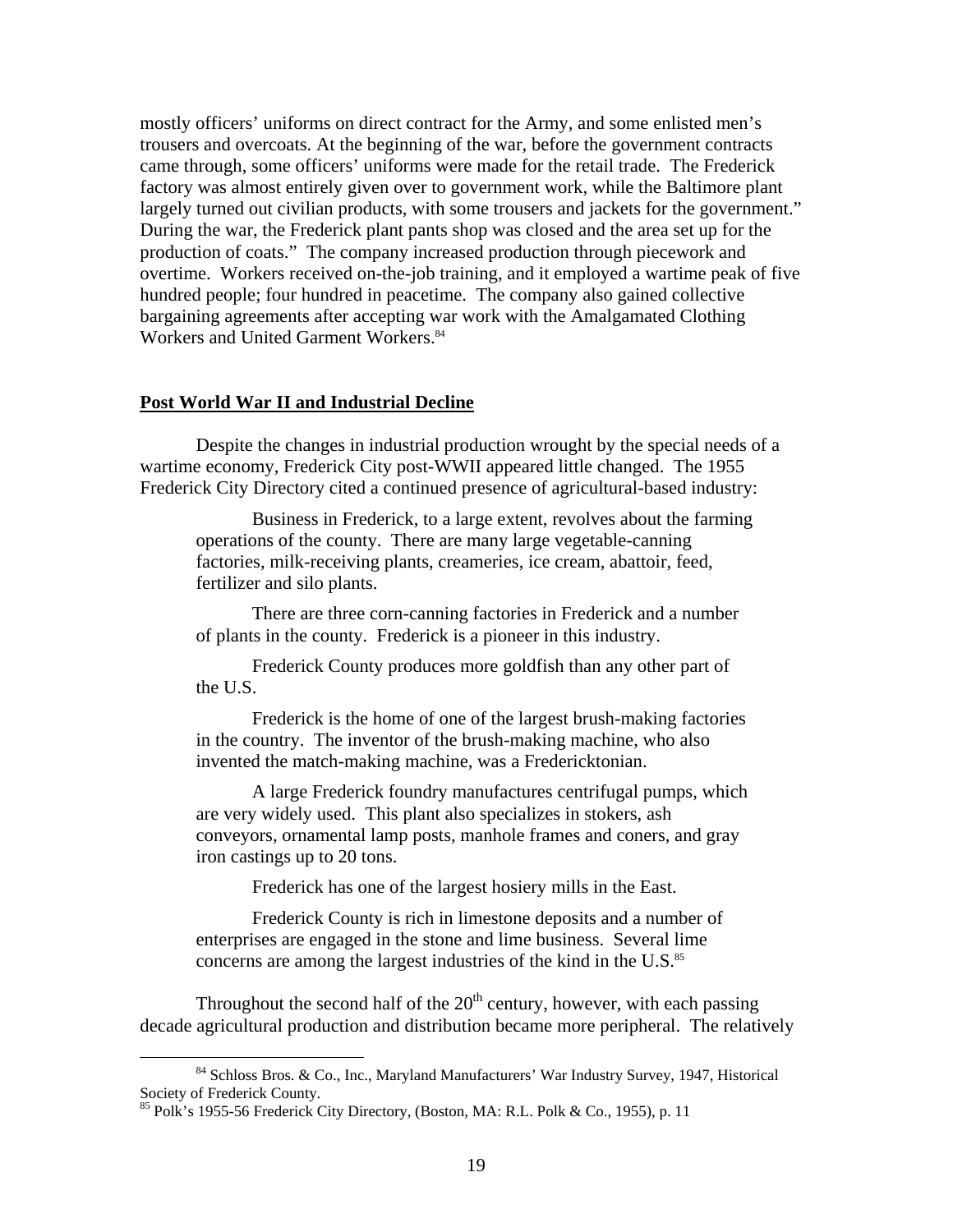small manufacturing companies such as the Ox Fibre Brush Company and Union Knitting Mills, failed to compete in the developing international economy. The primary focus of the city centered more on the business of retail sales, based on a growing urban and suburban population. Many of the former industrial complexes of Frederick City in fact no w house retail establishments, particularly for the sale of antiques. Surviving industrial activities include the Frederick Brick Works on South Street (although no longer actually producing brick) and the M.J. Grove Lime Company (now called Genstar), which quarries limestone for gravel.

with government research and administrative facilities, as well as a number of corporate headquarters, became a significant employment source in the region. Construction of the provided high-speed transportation corridors between Frederick and the two cities as well. The impact on Frederick County and Frederick city was phenomenal and continues today a s a large segment of the population now works outside of the city and even the Post-war development of the Washington, D.C. and Baltimore metropolitan area Eisenhower Defense Highway (Interstate Routes 70 and 270), beginning in 1956, county.

Frederick City has hosted a number of significant industries. Together, they reflect the relationships between technology and natural resources, local and national commerce, and agriculture and processing. Frederick thus represents the changing role of industry in the nation.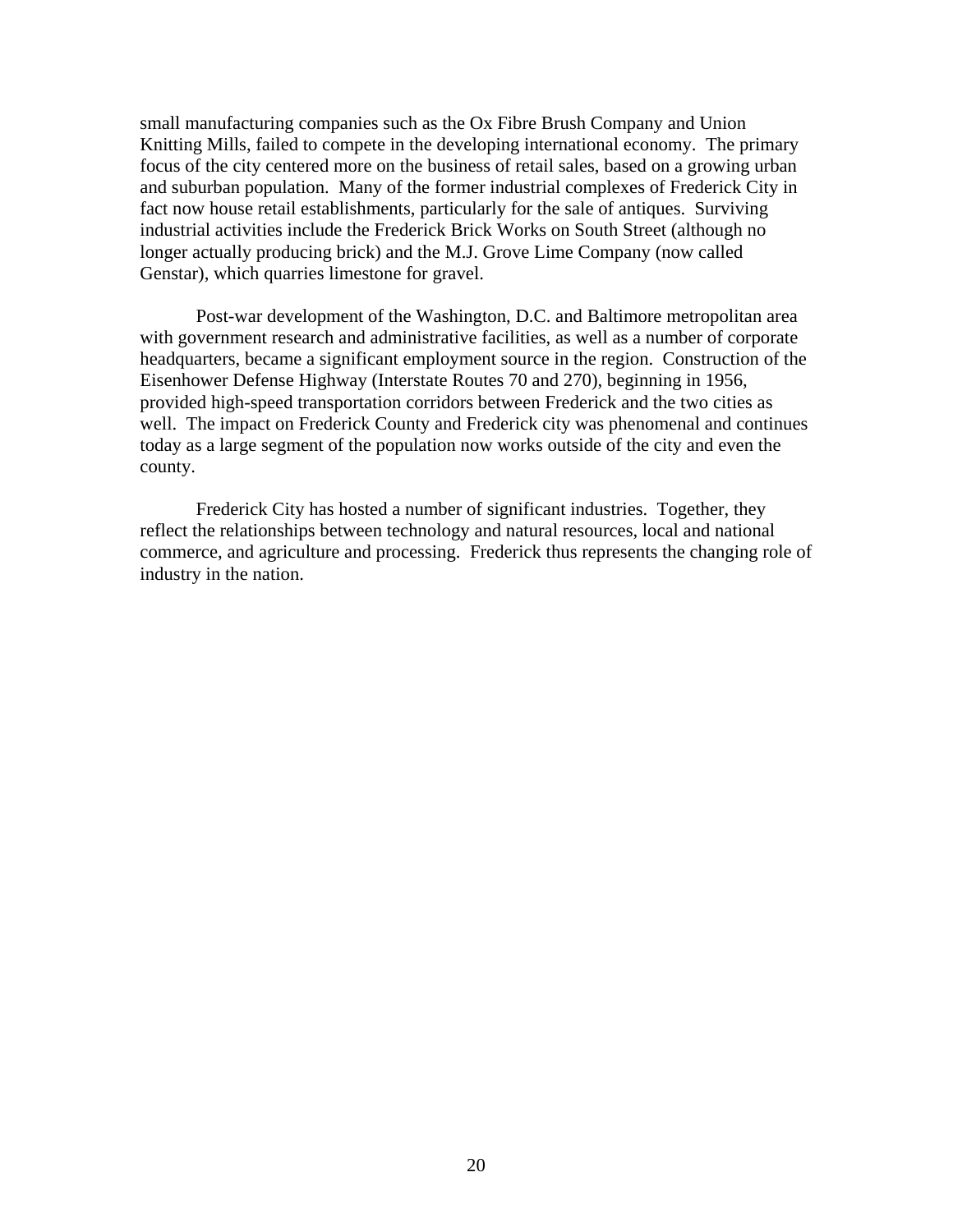**1745-1956.** The industrial history of Frederick City continues to evolve. Although most true industrial activity has been replaced by retail space and office complexes, a few hold-outs continue to operate in the city, including the Dairy Maid Dairy, Morningstar Dairy, Frederick Brick Works, and McCutcheon's Fruit Packing plant, the importance of industry in the economy of Frederick has significantly diminished.

# *Associated Property Types*

- **Manufacturing.** Foundry, brush factory, knitting mill, brick works, silo factory, machine shop, bottling works, glass works.
- **Processing.** Flour or gristmill, sawmill, feed mill, fertilizer plant, tannery, creamery, diary, limestone quarry, canning factory, abbatoir, ice plant, brewery, bakery.
- **Service.** Laundry, automobile service garage.
- **Cottage/Home-based.** House or storefront (difficult to identify except through documentary evidence).
- **Archeological.** Potential archeological sites may be considered for demolished building sites.

*Locational Patterns of Property Types* 

- **Manufacturing.** Industrial manufacturing sites are primarily located on the east side of town, East Street and East Patrick Street, with the heaviest industries (Montrose Iron & Steel) fronting onto railroad lines.
- **Processing.** These agriculture-related industries are often located along Carroll Creek (mills and tanneries). The later processing industries such as dairy and canning are found along the railroad rights-of-way. The greatest concentration of sites in the Cannon Hill area centered on S. Carroll and E. South Streets.
- Service. Service industries tend to be smaller in size and found on alleys, such as Chapel Alley, or within residential neighborhoods.
- **Cottage/Home-based.** Many were historically located along Market and Patrick Streets (according to Engelbrecht's Diary). These will require direct documentation to identify.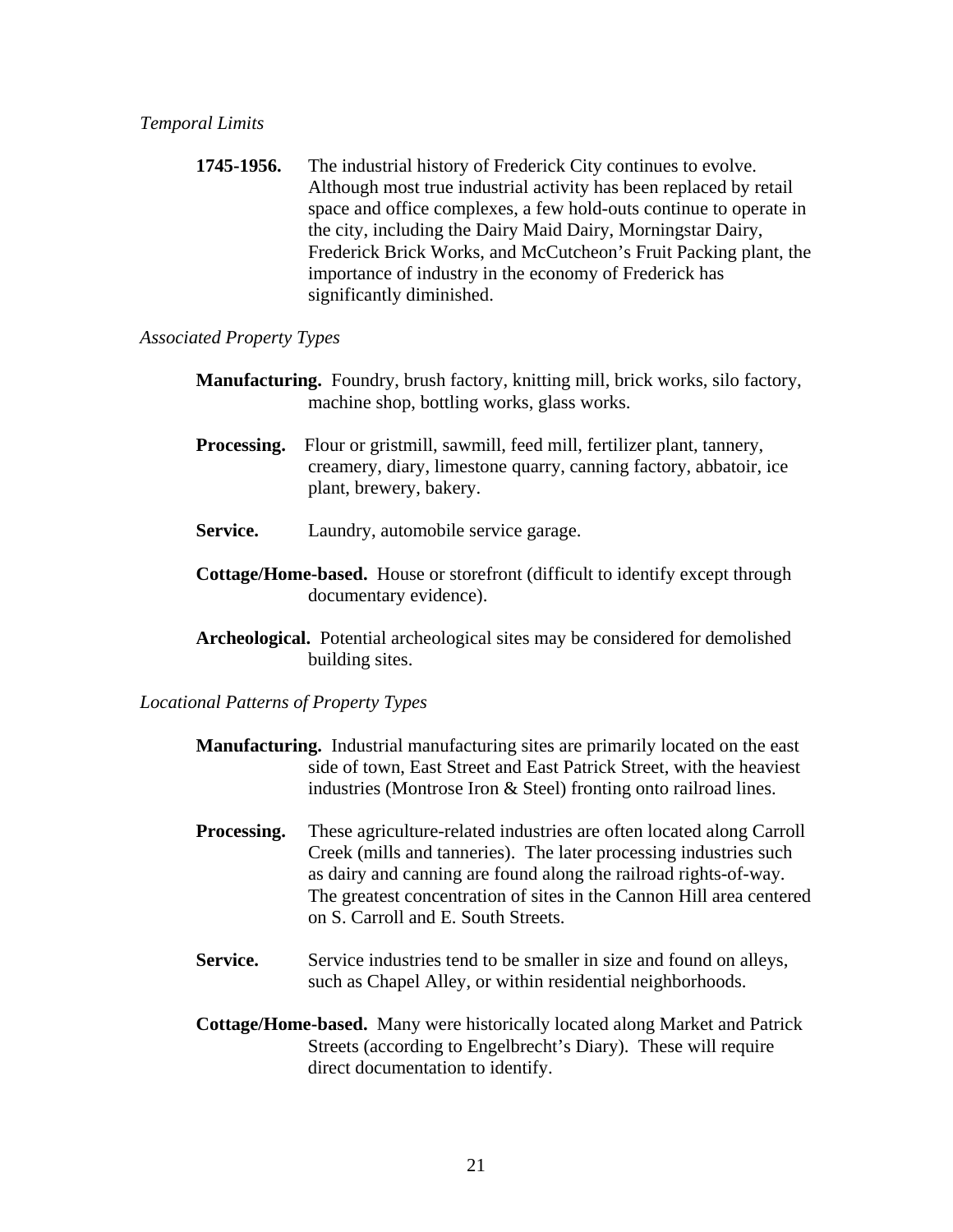## *Associated Properties*

(note: no comprehensive survey has, to date, been conducted to identify extant properties associated with industry in Frederick City; this list is therefore preliminary and incomplete. Starred properties were recorded on Maryland Determination of Eligibility forms as part of this context/survey project or were previously recorded during other survey projects)

## **Manufacturing.**

Silo and Tank Factory (East St.) Tuscarora Glass Works (site) Page Foundry (site, South and Ice Sts.) Coca-Cola Bottling Plant (N. Market St. extended) Moxie Machine Co. (dance studio, E.  $2<sup>nd</sup>$  and E. Church St. triangle) C.C. Carty's Furniture Factory (Civil War Medicine Museum, E. Patrick St.) Obenderfer & Sons Furniture Co. (26 E. Patrick St.) \*Montrose Iron & Steel (E.  $7<sup>th</sup>$  St.) \*Ox Fibre Brush Factory (E. Church St. extended) \*Union Manufacturing Co. Knitting Mills (E. Patrick St.) \*Geo. Kehne Wholesale Confectioners (bottling works, E. All Saints St.)

## **Processing.**

Birely Tannery (site, S. Carroll St.) Gideon Bantz Tan Yard (site, w/s of Court St. on Carroll Creek) Ebert's Ice Cream Co. (N. Market St. extended) M.J. Grove Lime Co. (Genstar, E. South St.) Tyson's Fertilizer Factory (S. Carroll St.) Bentz/Zentz/Brunner/Frederick City Mill (site, Bentz St.) Hygeia Ice Co. (site, corner of E. Patrick and East Sts.) McCutcheon Plant (Wisner and South Streets) G.L. Baking Co. (S. Carroll St.) Coca-Cola Bottling Co. (N. Market St. extended) \*Mountain City Mills (Delaplaine Arts Center, S. Carroll St.) \*Ramsburg Fertilizer Warehouse (S. Carroll) \*Frederick Co. Farmers Exchange Feed Mill and Grain Elevator (S. Carroll) \*Frederick City Packing Co. (Commerce St.) \*Monocacy Valley Canning Co. (Commerce St.) \*Colt & Dixon Canning Co. (FHD-1299, E. South St. at Wisner Ave.) \*White Cross Milk Co. (Wisner Ave.) \*Nicodemus Ice Cream Co. (Morningstar Dairy, E. Patrick St.) \*Excelsior Dairy (E.  $7<sup>th</sup>$  St.) \*Crystal Plate Ice Co. (East St. at E.  $3<sup>rd</sup>$  St. park) \*Frederick City Abbatoir (F-3-222, E. South St.)

#### **Service.**

Ideal Garage Co. (E. Patrick St.)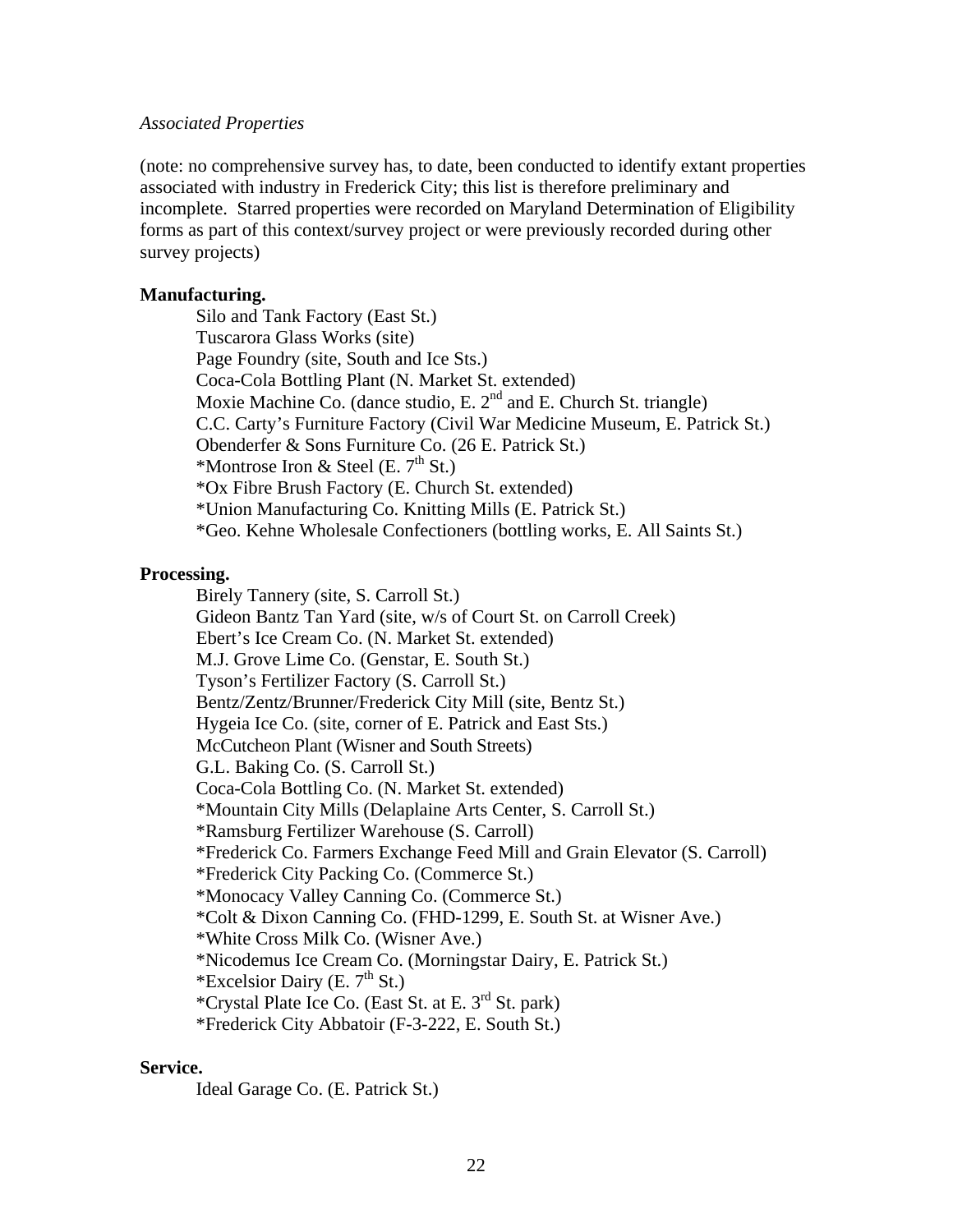Frederick/Gastley Junk Co. (Chapel Alley btwn 3<sup>rd</sup> and 4<sup>th</sup> Sts./now on East St.) Gem Laundry (S. Market St.) \*Crystal Laundry (Chapel Alley between 3rd and 4th Sts.)

## *Threats to Resources*

Immediate threats to resources are primarily on the canning factory lots along Commerce Street, owned the City of Frederick. The extension of East Street to South Street impacted the Monocacy Valley Canning Co. lot, completely bisecting it. The Monocacy Valley Canning Co. Packing and Processing building, located on the east side of East Street extended is thought to be the only surviving "processing" building in Frederick associated with the canning industry (others still extant are primarily warehouses). Many of the Cannon Hill/Carroll St. industrial properties are now adaptively used and therefore relatively protected. Several of the remaining dairy buildings are also being used adaptively. Industrial sites, in general, are threatened by technological changes. These may require dramatic changes to the building while its use retains its historic association.

### *Relative Occurrence*

The southeastern section of Frederick, centering on Cannon Hill, remains heavily associated with industrial development, although few industries continue to operate. The East Street corridor, including E. Church and E. Second Streets extended, also remains dominated by industrial buildings and sites. Elsewhere through the city, small service industries are individually scattered.

#### *Survey Needs*

A comprehensive survey of all industrial resources within the modern corporate limits would complete what is now only a sample of surveyed sites. Such a comprehensive survey would help determine potential Industrial Districts that may be National Register eligible.

## *Research Needs*

The attached historical context could be significantly augmented by documentation of associated sites through a comprehensive survey. With each site researched, new information is gleaned concerning significant people, activities, and places within the larger Frederick City context. Important subjects associated with industrial development in Frederick City were not addressed in this context, including worker housing and cottage industries (home crafts or trades).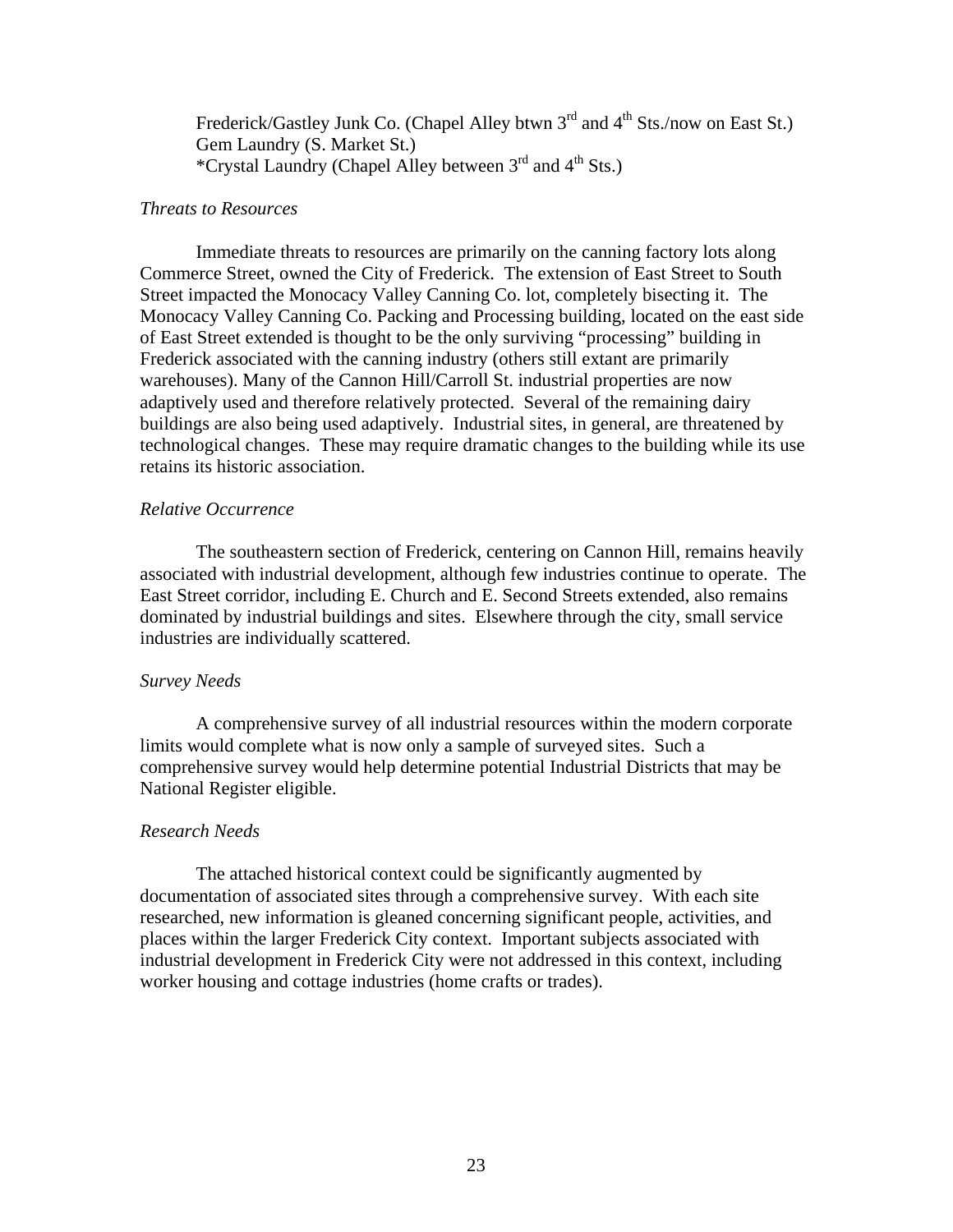### *Bibliography*

- \_\_\_\_\_\_ "Frederick Brick Works" [article on-line] (accessed 19 March 2002); available from <http://www.frederickbrickworks.com/>; Internet.
- \_\_\_\_\_\_ Hide and Leather, The International Weekly, Classified Directory of Tanners. Chicago: Jacobsen Publishing Co., 1925.
- Alexander, J.H. Report on the Manufacture of Iron: Addressed to the Governor of Maryland. Baltimore: Fielding Lucas, 1840.
- Association of American Railroads Committee for the Study of Transportation. Lime, Plaster and Plaster Products. np: Association of American Railroads, 1946.
- Besley, F.W. The Forests of Frederick County. Baltimore: Maryland State Board of Forestry, 1922.
- Besley, F.W. The Forests of Washington County. Baltimore: Maryland State Board of Forestry, 1922.
- Bruchey, Eleanor. "The Industrialization of Maryland 1860-1914, In Maryland: A History 1632-1974, edited by Richard Walsh and William Lloyd Fox. Baltimore: Maryland Historical Society, 1974.
- Cannon, Timothy L., Tom Gorsline, and Nancy F. Whitmore. Pictorial History of Frederick Maryland: The First 250 Years 1745-1995. Frederick, MD: Key Publishing Group, 1995.
- Clark, Victor. History of Manufacturers in the United States. Vol I and II. Washington, D.C.: Carnegie Institution at Washington, 1929. Reprint. NY: Peter Smith, 1949.
- Douglas, George Anthony. "An Economic History of Frederick County, Maryland to 1860." Ph.D. diss., Johns Hopkins University, 1938.
- Ellsworth, Lucius F. Craft to National Industry in the Nineteenth Century: A Case Study of the Transformation of the New York State Tanning Industry. NY: Arno Press, 1975.
- Etchison, Marshall L. "John Frederick Amelung," 1945, Historical Society Records, MS 32, Box 19, Folder 11, Historical Society of Frederick County.
- Grove, William Jarboe. History of Carrollton Manor, Frederick County, Maryland. Frederick: Marken and Bielfield, 1928.
- Manakee, Harold R. Maryland in the Civil War. Baltimore: Maryland Historical Society, 1959.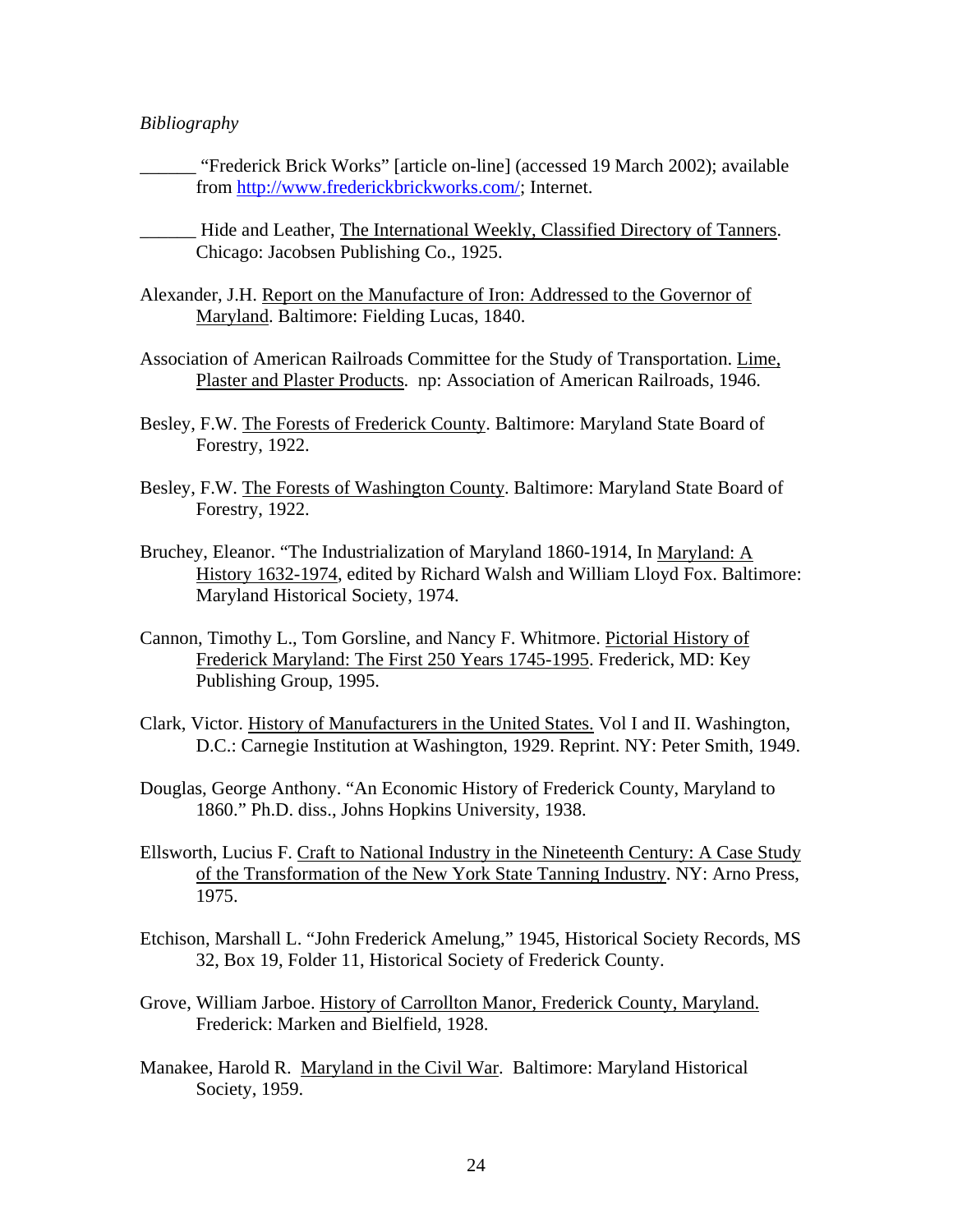- Maryland, Bureau of Industrial Statistics, First Biennial Report of the Bureau of Industrial Statistics and Information of Maryland 1884-1885. Baltimore: 1886.
- Maryland, Bureau of Statistics and Information. Twelfth Annual Report of the Bureau of Statistics and Information of Maryland 1903. Baltimore: 1904.
- Maryland Geological Survey, The Mineral Industry of Maryland, (Baltimore: 1967).
- McGrain, John W. "'Good Bye Old Burr': The Roller Mill Revolution in Maryland, 1882," Maryland Historical Magazine, Vol. 77, No.2 Summer, 1982.
- McMurry, Sally Ann. Transforming Rural Life: Dairying Families and Agricultural Change, 1820-1885. Baltimore: Johns Hopkins University Press, 1995.
- Miller, Charles W. "General Directory of Frederick City." Frederick, MD: W. T. Delaplaine & Co., 1886.
- Oland, Dwight D. "The New Bremen Glass Manufactory." Maryland Historical Magazine 68 (1973), 255-272.
- Porter III, Frank W. "From Backcountry to County: The Delayed Settlement of Western Maryland," Maryland Historical Magazine 70, no. 4 (Winter 1975).
- Quynn, William R., editor. *The Diary of Jacob Engelbrecht*, vol. 3 1858-1878. Frederick: Historical Society of Frederick County, 1976.
- Reimer, Terry. One Vast Hospital: The Civil War Hospital Sites in Frederick, Maryland After Antietam. Frederick, MD: National Museum of Civil War Medicine, 2001.
- Scharf, Thomas J. History of Western Maryland, CD-ROM, Vol. I. Bowie, MD: Heritage Books, Inc., 2002.
- Schipper, Martin Paul. "The Sources of Change in Farming in Frederick County, Maryland 1790-1840." Masters thesis, University of Maryland, 1985.
- Thomas, Ronald A., et al. *Phase III Recovery at the Birely Tannery (18FR575), City of Frederick, Maryland*. MAAR Associates, Inc., February 1991.
- U.S. Bureau of the Census, Records of the Census of Manufacturing, 1820, Maryland, Records of the Bureau of the Census, Record Group 29, National Archives, Washington, D.C.
- U.S. Census Office, Tenth Census: Reports on the Water-Power of the United States. GPO: 1885.